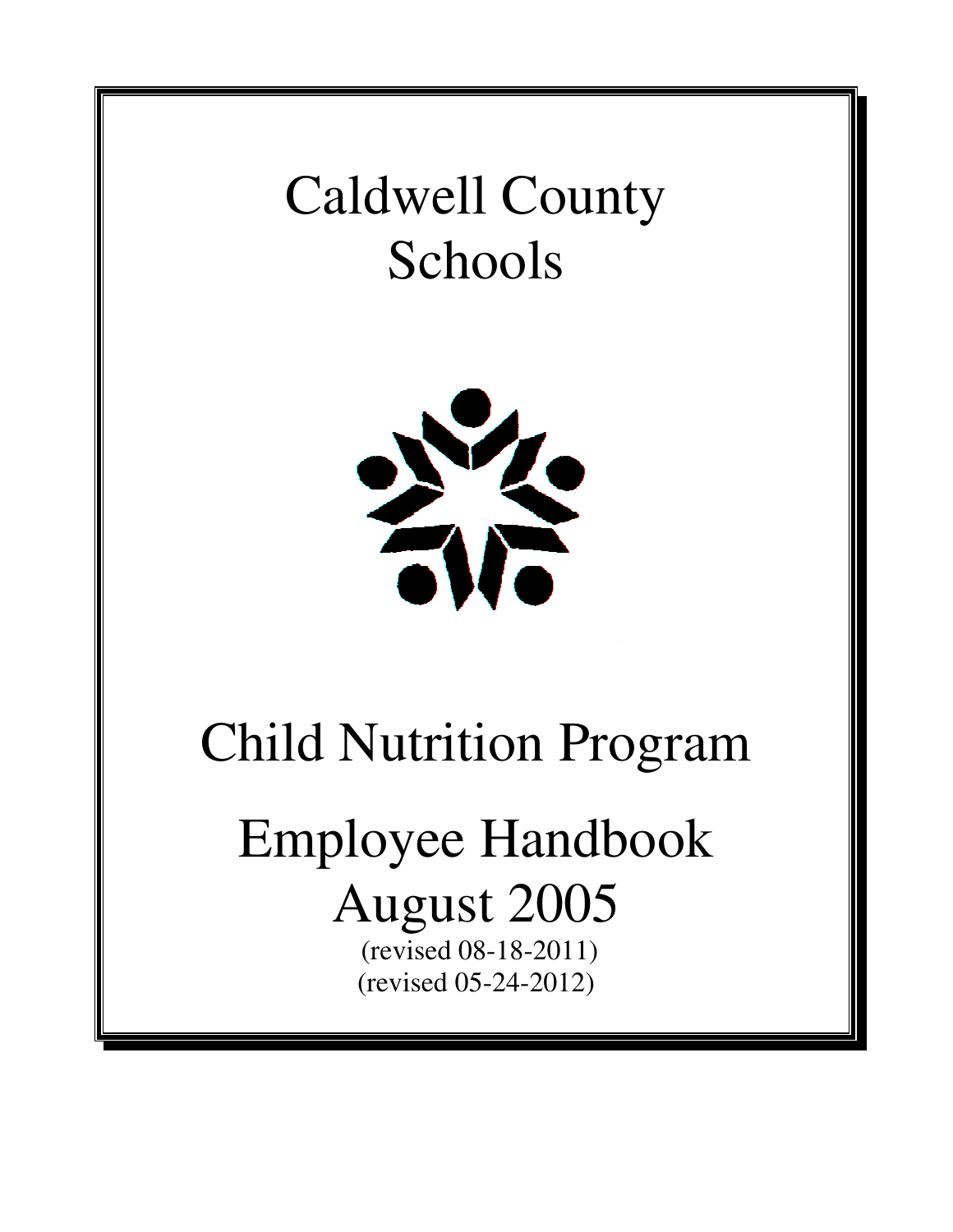# Caldwell County Schools - Child Nutrition Program Employee Handbook

#### **Table of Contents**

# **Topic**

**Subtopic** 

Page

| <b>New Employee Orientation</b>  | $\boldsymbol{4}$ |
|----------------------------------|------------------|
| <b>New Employ Need-to Know</b>   | 4                |
| <b>Morning Routine</b>           | 4                |
| Clocking-in/out                  | $\boldsymbol{4}$ |
| <b>Production</b>                | $4 - 5$          |
| <b>Recipes</b>                   | 5                |
| <b>Food Storage</b>              | 5                |
| <b>Food Temperatures</b>         | 6                |
| <b>Handwashing Procedures</b>    | $6 - 7$          |
| <b>Serving Procedures</b>        | 7                |
| <b>Cleaning and Sanitizing</b>   | $7 - 9$          |
| <b>Sanitation Procedures and</b> |                  |
| <b>Responsibilities</b>          | $9 - 11$         |
| <b>Personal Hygiene</b>          | $11 - 12$        |
| <b>Personal Accessories</b>      | 12               |
| <b>Dress Code for</b>            |                  |
| <b>Cafeteria Staff</b>           | 12               |
| Cashiering                       | $12 - 14$        |
| <b>Personnel Issues</b>          | $14 - 16$        |
|                                  | 14               |
|                                  | 14               |
|                                  | 14               |
|                                  | 14               |
|                                  | 14               |
|                                  | <b>Appendix</b>  |
|                                  | $\boldsymbol{A}$ |
|                                  | 15               |
|                                  | 15               |
|                                  | 15               |
|                                  | 16               |
|                                  | 16               |
|                                  | 16               |
|                                  | 16               |
|                                  | 16               |
|                                  | 16               |
| <b>Work Schedules</b>            | 16               |
| <b>Food &amp; Supplies</b>       | 17               |
| <b>Stocking Procedures</b>       | 17               |
| <b>Meal Patterns</b>             | $17 - 18$        |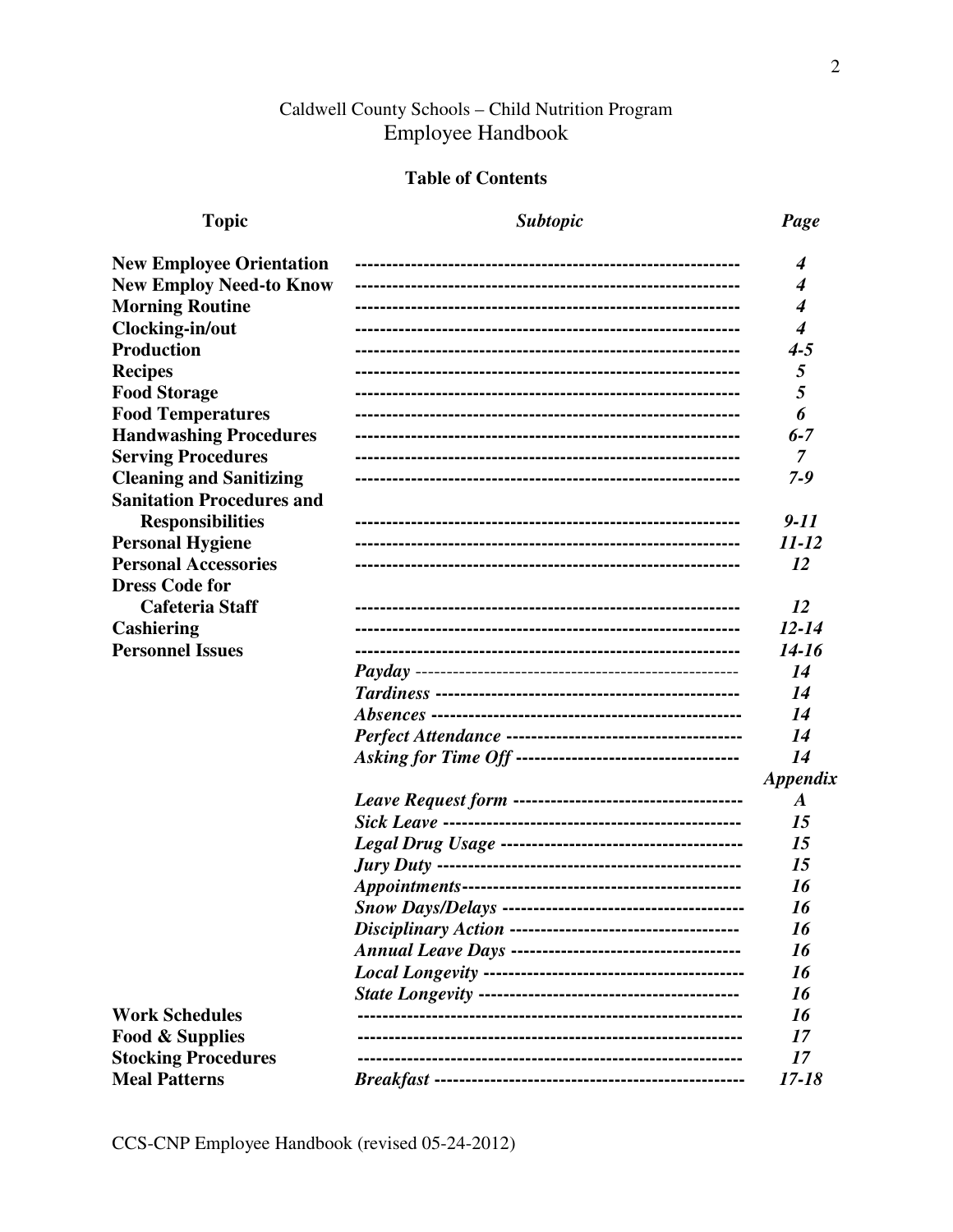| <b>Topic</b>                     | <b>Subtopic</b>                                                 | Page                   |
|----------------------------------|-----------------------------------------------------------------|------------------------|
| <b>Meal Patterns</b>             |                                                                 | 18-19                  |
| <b>General Information</b>       |                                                                 | 20                     |
|                                  |                                                                 | 20                     |
|                                  |                                                                 | 20                     |
|                                  |                                                                 | 20                     |
|                                  |                                                                 | 20<br>20               |
|                                  |                                                                 | $21 - 22$              |
| <b>Safety Rules</b>              |                                                                 | 21                     |
|                                  |                                                                 | 21                     |
|                                  |                                                                 | $21 - 22$              |
|                                  | To Avoid Strains and Sprains -------------------------          | 22                     |
|                                  | <b>To Avoid Slips and Falls -------------------------------</b> | 22                     |
|                                  | <b>To avoid Accidents or Injuries</b>                           |                        |
|                                  | <b>Resulting from Use of Various Machines ------</b>            | 22                     |
|                                  | <b>Use of Poisons, Cleaning</b>                                 |                        |
|                                  | Supplies and Insecticides ---------------------------           | 22                     |
|                                  |                                                                 | Appendix               |
| <b>Leave Request Form</b>        |                                                                 | A                      |
| <b>NC Public School Selected</b> |                                                                 | <b>Appendix</b>        |
| <b>Leave Benefits</b>            |                                                                 | B                      |
| <b>Longevity Pay</b>             |                                                                 | <b>Appendix</b>        |
| <b>Local &amp; State</b>         |                                                                 | C                      |
| <b>Equipment Cleaning</b>        |                                                                 | <b>Appendix</b>        |
| <b>Instructions</b>              |                                                                 | D                      |
|                                  | <b>Braising Pan</b>                                             |                        |
|                                  | <b>Buffalo Chopper</b>                                          |                        |
|                                  | <b>Convection Oven</b>                                          |                        |
|                                  | <b>Convection Steamer</b>                                       |                        |
|                                  | <b>Dishmachine</b>                                              |                        |
|                                  | <b>Fresh Fruit Sectionizer</b>                                  |                        |
|                                  | <b>Grill</b>                                                    |                        |
|                                  | <b>Holding Cabinet</b>                                          |                        |
|                                  | <b>Ice Maker</b>                                                |                        |
|                                  | <b>Mixer</b>                                                    |                        |
|                                  | <b>Slicer</b>                                                   |                        |
|                                  | <b>Steam Jacketed Kettle</b>                                    |                        |
|                                  | <b>VCM/HCM Cutter-Mixer</b>                                     |                        |
|                                  |                                                                 | <i><b>Appendix</b></i> |

**Personnel Directory** 

CCS-CNP Employee Handbook (revised 05-24-2012)

*E*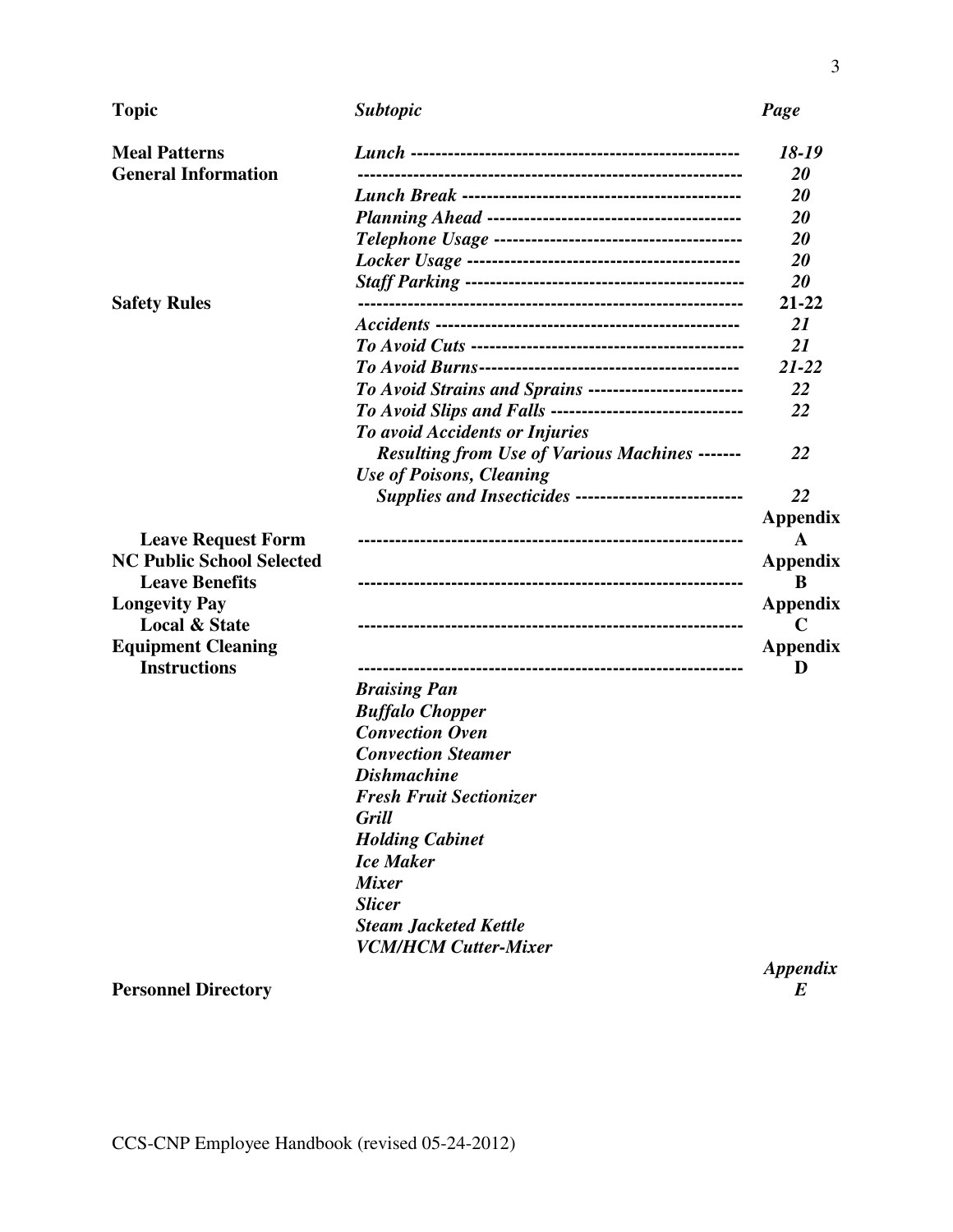| <b>NEW EMPLOYEE</b><br><b>ORIENTATION</b>  | Each new employee will be required to attend an orientation<br>session. Subject matter covered includes TB Testing, Drug<br>Testing, Finger Printing, Employee Physical, Benefits and Tax<br>Forms.                                                                                                                                                                                                                                                                                                                 |
|--------------------------------------------|---------------------------------------------------------------------------------------------------------------------------------------------------------------------------------------------------------------------------------------------------------------------------------------------------------------------------------------------------------------------------------------------------------------------------------------------------------------------------------------------------------------------|
| <b>NEW EMPLOYEE</b><br><b>NEED-TO-KNOW</b> | Smoking, guns, knives, illegal drugs, alcohol and<br>pornography will not be permitted on school property.                                                                                                                                                                                                                                                                                                                                                                                                          |
|                                            | Each new employee is subject to a 90-day probationary period.<br>During the probationary period, a new employee can be<br>terminated for not meeting any Child Nutrition standard.                                                                                                                                                                                                                                                                                                                                  |
| <b>MORNING</b><br><b>ROUTINE</b>           | At the beginning of each workday, and before clocking in, each<br>employee is to store her belongings in a locker or designated<br>storage area and cover hair with a hair net. Employee is to then<br>clock-in. After clocking-in the employee is to wash her hands.                                                                                                                                                                                                                                               |
| <b>CLOCKING-IN/OUT</b>                     | Each employee must <i>clock-in</i> and <i>-out</i> each day. Each<br>employee must also <i>clock-in</i> and <i>-out</i> for lunch each day. If<br>for any reason, other than school business, the employee<br>must leave school, he/she must clock-out.                                                                                                                                                                                                                                                             |
|                                            | Employees are to <i>clock-out</i> at the end of their workday, then<br>retrieve personal items before leaving the kitchen.                                                                                                                                                                                                                                                                                                                                                                                          |
|                                            | Employees are responsible for "approving" their time<br>records a least weekly.                                                                                                                                                                                                                                                                                                                                                                                                                                     |
| <b>PRODUCTION</b>                          | Check Production Records, production schedule, and work<br>schedule each morning for what needs to be prepared for the<br>day and duties of the day. Compare menu and production<br>schedule to make certain that all items have been assigned. The<br>manager will have recorded how many servings of each food<br>item are to be prepared on the Production Record with details<br>specified on the production schedule. If there are questions as<br>to the quantity, preparation timing, etc., consult manager. |
|                                            | Pull recipes for foods to be prepared. Read the complete<br>recipe before starting. Follow the recipe. Ask questions<br>when uncertain about a product, instruction, etc.                                                                                                                                                                                                                                                                                                                                           |
|                                            | After preparing a specific food item, record the number of<br>servings available for the day under "Actual Quantity Avail."<br>on the Production Record.                                                                                                                                                                                                                                                                                                                                                            |
|                                            | Record food temperatures per indicated on Production Record<br>headings. This is <b>VERY</b> important.                                                                                                                                                                                                                                                                                                                                                                                                             |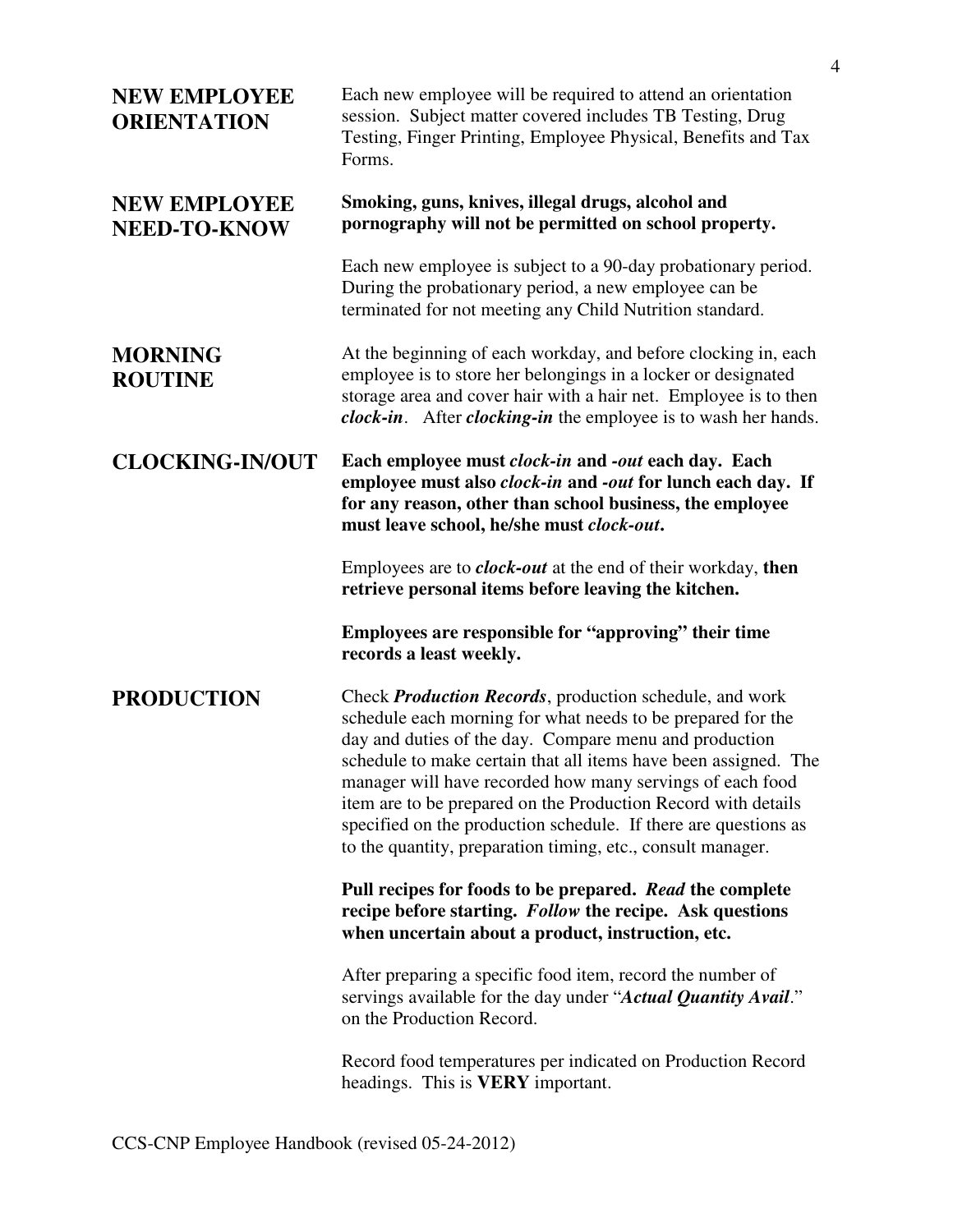| <b>PRODUCTION</b><br>(continued)               | <b>PLAN AHEAD:</b> When finished preparing assigned food items,<br>check the next day's <b>Production Records</b> for anything that can be<br>"laid out" or preprepared for the next day.                                                                                                                                                                               |
|------------------------------------------------|-------------------------------------------------------------------------------------------------------------------------------------------------------------------------------------------------------------------------------------------------------------------------------------------------------------------------------------------------------------------------|
| <b>RECIPES</b>                                 | See manager for complete production record instructions.<br>To achieve consistency, recipes must be followed.                                                                                                                                                                                                                                                           |
|                                                | Any changes made to a recipe must be discussed with the<br>cafeteria manager. The manager is to submit requested changes<br>to the Child Nutrition Director or Supervisor.                                                                                                                                                                                              |
|                                                | Recipes are found in <i>Production Notebooks</i> .                                                                                                                                                                                                                                                                                                                      |
|                                                | Read over recipe completely before starting preparation. Address<br>questions or concerns with the manager.                                                                                                                                                                                                                                                             |
|                                                | Save time by gathering all ingredients for a recipe at one time,<br>place them on a rolling cart, and take to work station.                                                                                                                                                                                                                                             |
|                                                | To increase recipe quantities, use appropriate recipe conversions.<br>Consult your manager for assistance.                                                                                                                                                                                                                                                              |
| <b>FOOD STORAGE</b>                            | All food items are to be properly stored to avoid contamination.                                                                                                                                                                                                                                                                                                        |
|                                                | Store raw foods (such as uncooked beef, poultry, and pork) below<br>cooked and ready-to-eat foods (foods that have been previously<br>cooked and are ready to be served as well as fresh produce.)<br>Consider whether an item being stored is likely to drip onto<br>anotherwill this cause a problem with contamination? Think<br>seriously about what is being done. |
|                                                | Practice FIFO, the First In – First Out method of stock rotation.<br>Store food so that the oldest product gets used first.                                                                                                                                                                                                                                             |
|                                                | Cover, label and date all stored food. Stored food is to be kept<br>in clean and sanitized containers.                                                                                                                                                                                                                                                                  |
|                                                | Store food off the floor and away from walls. The lowest shelf<br>should be at least twelve (12) inches from the floor for a<br>stationary unit or six (6) inches for a portable storage unit. (NC<br>Rules Governing the Sanitation of Food Establishments)                                                                                                            |
|                                                | Keep storage areas dry and clean.                                                                                                                                                                                                                                                                                                                                       |
|                                                | Never store chemicals near food.                                                                                                                                                                                                                                                                                                                                        |
|                                                | Consult with your manager regarding the proper storage<br>temperature for various foods.                                                                                                                                                                                                                                                                                |
| CCS-CNP Employee Handbook (revised 05-24-2012) |                                                                                                                                                                                                                                                                                                                                                                         |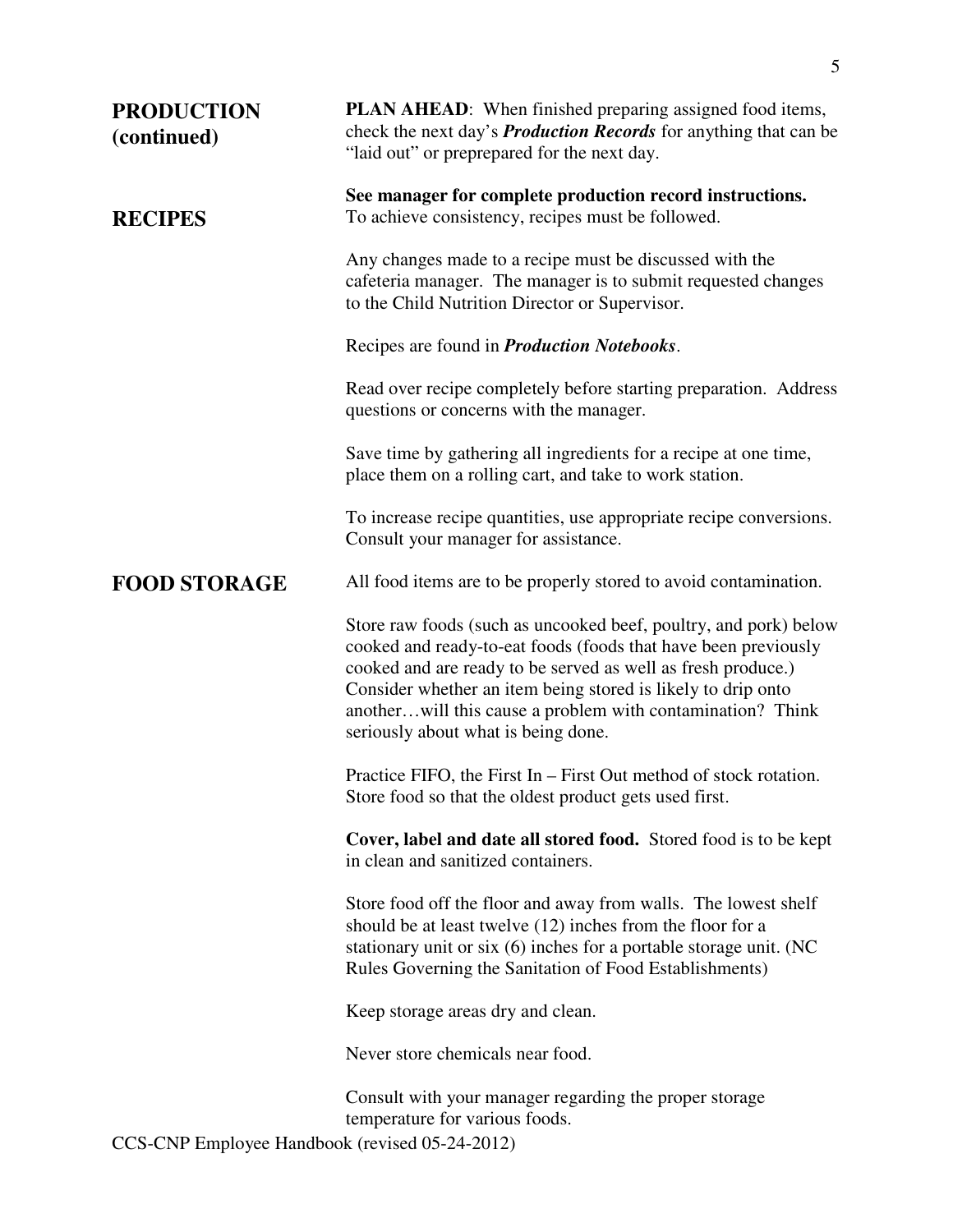# **FOOD TEMPERATURES**

Check food temperatures per requirements specified per HACCP and indicated on **Production Record** with approved and sanitized food thermometer.

Record food temperatures on *Production Record* as indicated.

Consult manager on instructions of what to do when a food item is found to be in the temperature danger zone (40°F to 140°F).

For specific food temperatures consult the book *ServSafe Essentials* and/or HACCP notebook found in the manager's office.

#### *To check the temperature of a food item:*

- Wash, rinse, sanitize and air dry thermometer.
- Insert thermometer into food item, being certain the thermometer tip goes into the center (thickest part) of the item and the sensing area is completely covered.
- Wait at least fifteen seconds from the time the thermometer needle stops moving before reading the temperature.
- Wash, rinse, sanitize and air dry thermometer before and after each use to prevent cross-contamination.

#### *To calibrate and use a thermometer:*

- Fill a container with crushed ice. Add clean tap water until the container is full. Stir the mixture well.
- Put the thermometer stem into the ice water so that the sensing area is completely submerged. Wait thirty seconds after the needle stops moving.
- Do not let the thermometer stem touch the container's bottom or sides.
- While in the ice water, hold the adjusting nut securely with a wrench or other tool and rotate the head of the thermometer until it reads  $32^{\circ}F(0^{\circ}C)$ .

Wash hands regularly during serving time as well as throughout the day. *General Rule:* If you have not washed your hands in the last twenty (20) minutes, wash your hands, even if you have been wearing gloves.

Procedure for washing hands correctly:

- Wet hands with running water as hot as you can possibly *stand.*
- *Apply soap.*
- *Scrub hands and arms for at least twenty seconds.*
- *Clean under your fingernails and between fingers.*
- *Rinse your hands thoroughly under running water.*

# **HANDWASHING PROCEDURES**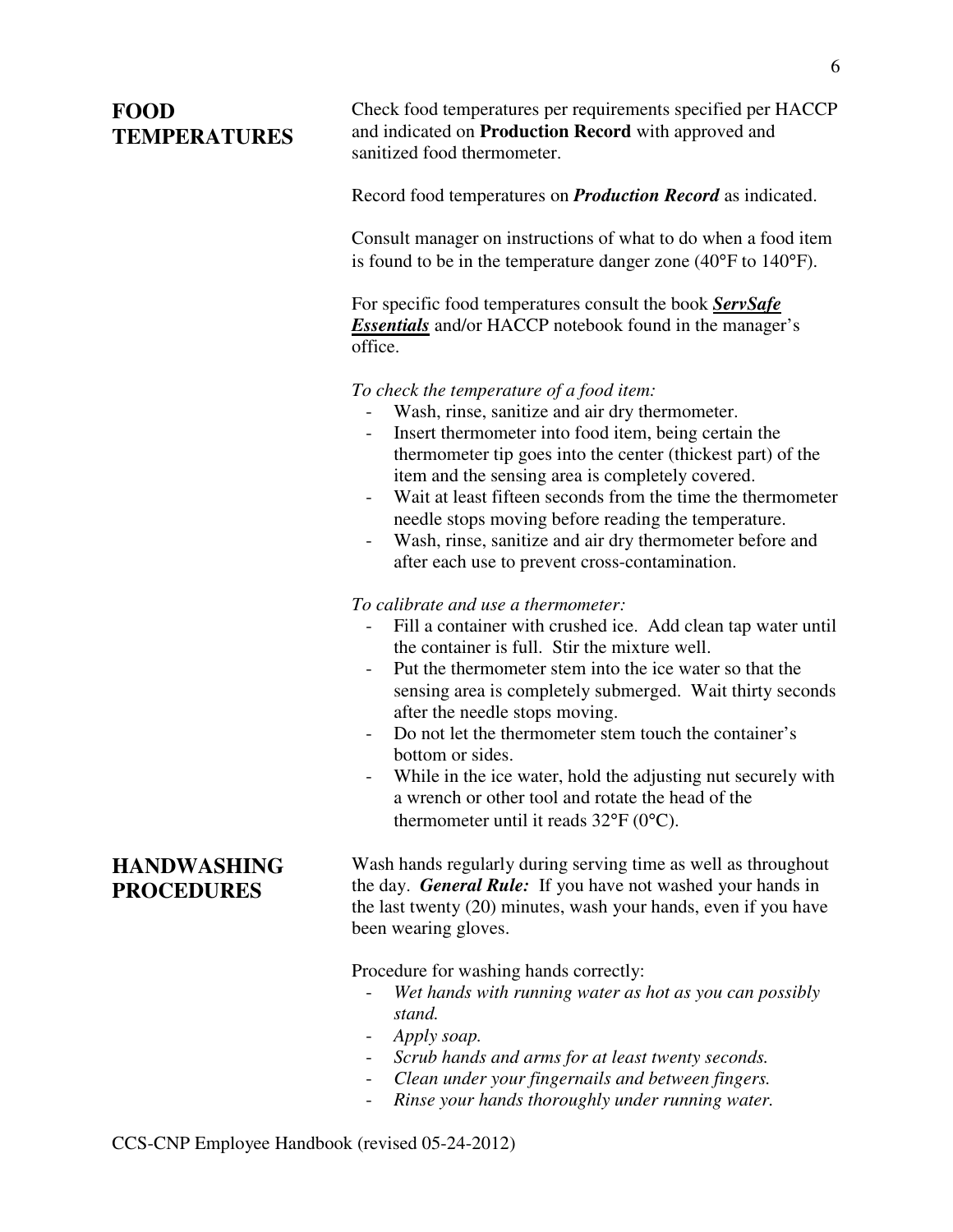| <b>HANDWASHING</b><br><b>PROCEDURES</b><br>(continued) | Dry your hands and arms with a single-use paper towel or<br>warm-air hand dryer.<br>Turn water off with paper towel.<br>$\overline{\phantom{a}}$                                                                                                                                                                                                                                                                                                                                                                                                                                                                                                                                                                                 |
|--------------------------------------------------------|----------------------------------------------------------------------------------------------------------------------------------------------------------------------------------------------------------------------------------------------------------------------------------------------------------------------------------------------------------------------------------------------------------------------------------------------------------------------------------------------------------------------------------------------------------------------------------------------------------------------------------------------------------------------------------------------------------------------------------|
|                                                        | Wash hands and change gloves when moving from one task to<br>another.                                                                                                                                                                                                                                                                                                                                                                                                                                                                                                                                                                                                                                                            |
| <b>SERVING</b><br><b>PROCEDURES</b>                    | Set up serving line at least 15 minutes before time for students to<br>arrive.                                                                                                                                                                                                                                                                                                                                                                                                                                                                                                                                                                                                                                                   |
|                                                        | Utensils, i.e. tongs, spoodles, etc. are to be used for handling<br>food. Wear gloves when touching food directly.                                                                                                                                                                                                                                                                                                                                                                                                                                                                                                                                                                                                               |
|                                                        | Change serving line utensils every twenty (20) minutes.                                                                                                                                                                                                                                                                                                                                                                                                                                                                                                                                                                                                                                                                          |
|                                                        | Keep lines looking neat and clean. If you have time to lean, you<br>have time to clean!                                                                                                                                                                                                                                                                                                                                                                                                                                                                                                                                                                                                                                          |
|                                                        | Sweep around serving line when there is a break in classes.<br>Make certain to wash hands AND change to clean gloves<br>before returning to duties requiring the handling of food or clean<br>dishes.                                                                                                                                                                                                                                                                                                                                                                                                                                                                                                                            |
|                                                        | Replenish serving line when there is a break between classes.                                                                                                                                                                                                                                                                                                                                                                                                                                                                                                                                                                                                                                                                    |
|                                                        | Person working serving line is to keep an eye out for "over"<br>dippers" and help cashiers recognize when someone has more<br>than one serving on their plate.                                                                                                                                                                                                                                                                                                                                                                                                                                                                                                                                                                   |
| <b>CLEANING AND</b><br><b>SANITIZING</b>               | See <i>Appendix D</i> for cleaning instructions for specific<br>equipment.                                                                                                                                                                                                                                                                                                                                                                                                                                                                                                                                                                                                                                                       |
|                                                        | Always have a bucket of sanitizing solution and/or spray bottle of<br>sanitizing solution available in kitchen area.                                                                                                                                                                                                                                                                                                                                                                                                                                                                                                                                                                                                             |
|                                                        | Sanitizing solution is have a concentration of 50-100 parts per<br>million.<br>Fill red bucket (spray bottles may also be used) $\frac{1}{2}$ to $\frac{3}{4}$ full<br>$\overline{\phantom{0}}$<br>of <b>cool</b> water.<br>Pour a tiny amount of bleach into water.<br>$\overline{\phantom{a}}$<br>Use test strips to determine if concentration is correct.<br>Add more water or bleach to bring solution to correct<br>$\blacksquare$<br>concentration.<br>Periodically check concentration of sanitizing solution. The<br>$\overline{\phantom{a}}$<br>sanitizing agent will dissipate and become ineffective with<br>exposure to time, soil, soap and heat.<br>Red buckets are to ONLY be used for sanitizing solution.<br>- |

- *Wash red buckets each day in the dishmachine.*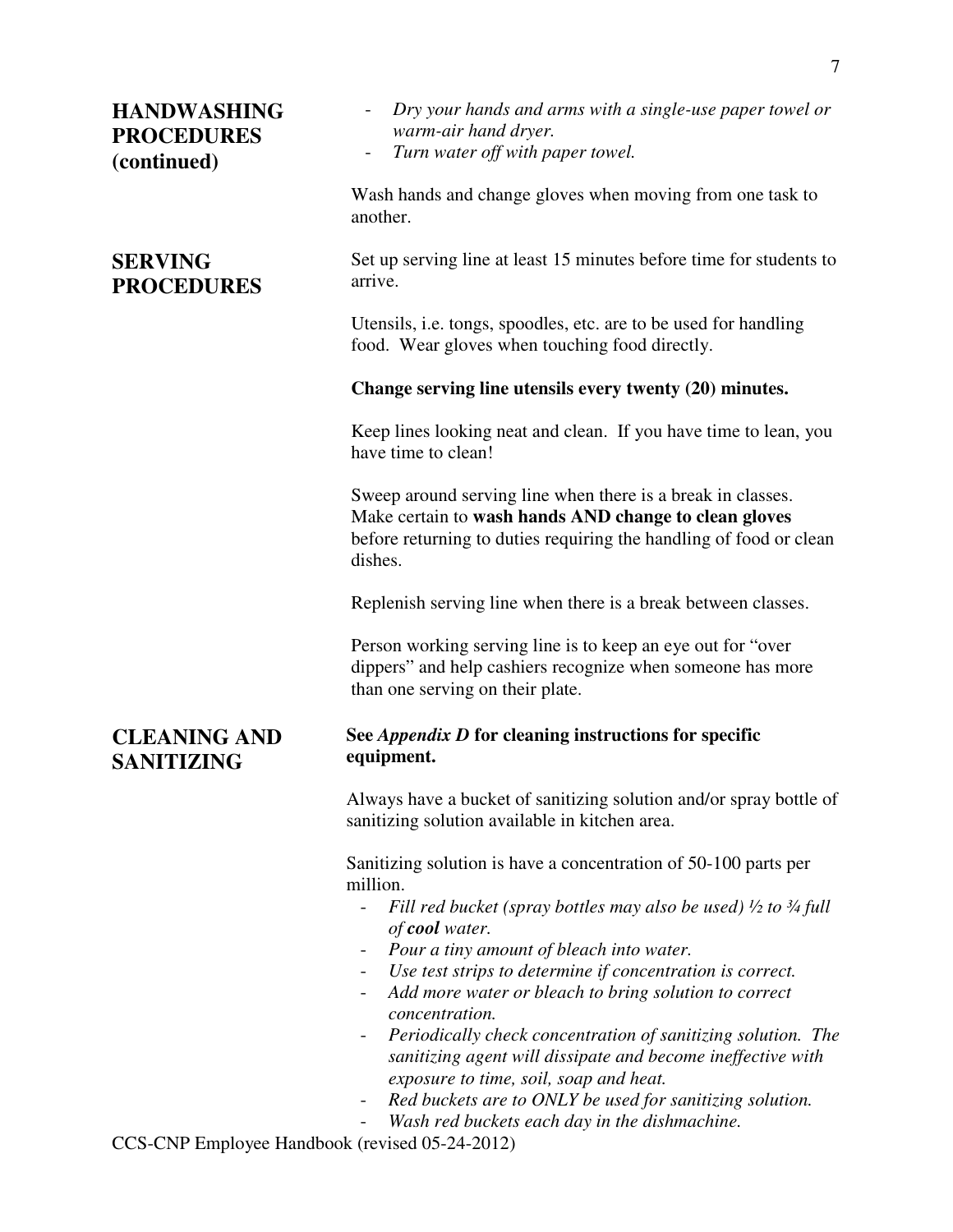# **CLEANING AND SANITIZING**  (continued)

Clean and sanitize any and everything, before and after preparation of food that will come in contact with food.

Clean and sanitize equipment as appropriate. See separate equipment-cleaning procedures. (Appendix D)

#### *FLOORS:*

Sweep and mop dining room floors daily.

Have **separate mops** for kitchen and dining room.

#### **Clean dining room floors with cold mop water and approved mopping solution installed at mop sink ONLY.**

Never use hot water or bleach on dining room floors that have been buffed and waxed.

Sweep and mop/scrub kitchen floors daily.

Hot water and bleach are allowed to be used on most kitchen floors. A degreaser product is also allowed to be used.

#### *COOLER:*

Clean cooler and cooler shelves weekly with sanitizing solution. Mop cooler floors with sanitizing solution. If anything is spilled in cooler, clean immediately.

#### *FREEZER:*

Clean freezer and freezer shelves monthly with sanitizing solution and vinegar (keeps rag from freezing to shelves). Sweep and mop freezer floor with sanitizing solution and vinegar.

#### *SERVING LINE:*

Clean and sanitize serving line daily. Wipe down line with soapy water and sanitizing solution between classes and at any other down time.

#### *DINING ROOM WALLS:*

Scrub food and stains from dining room walls weekly with a nonabrasive cleaner and warm water. Use a soft brush to get into crevices.

#### *DINING ROOM TABLES:*

Clean and sanitize dining table tops and seats daily, after each meal service.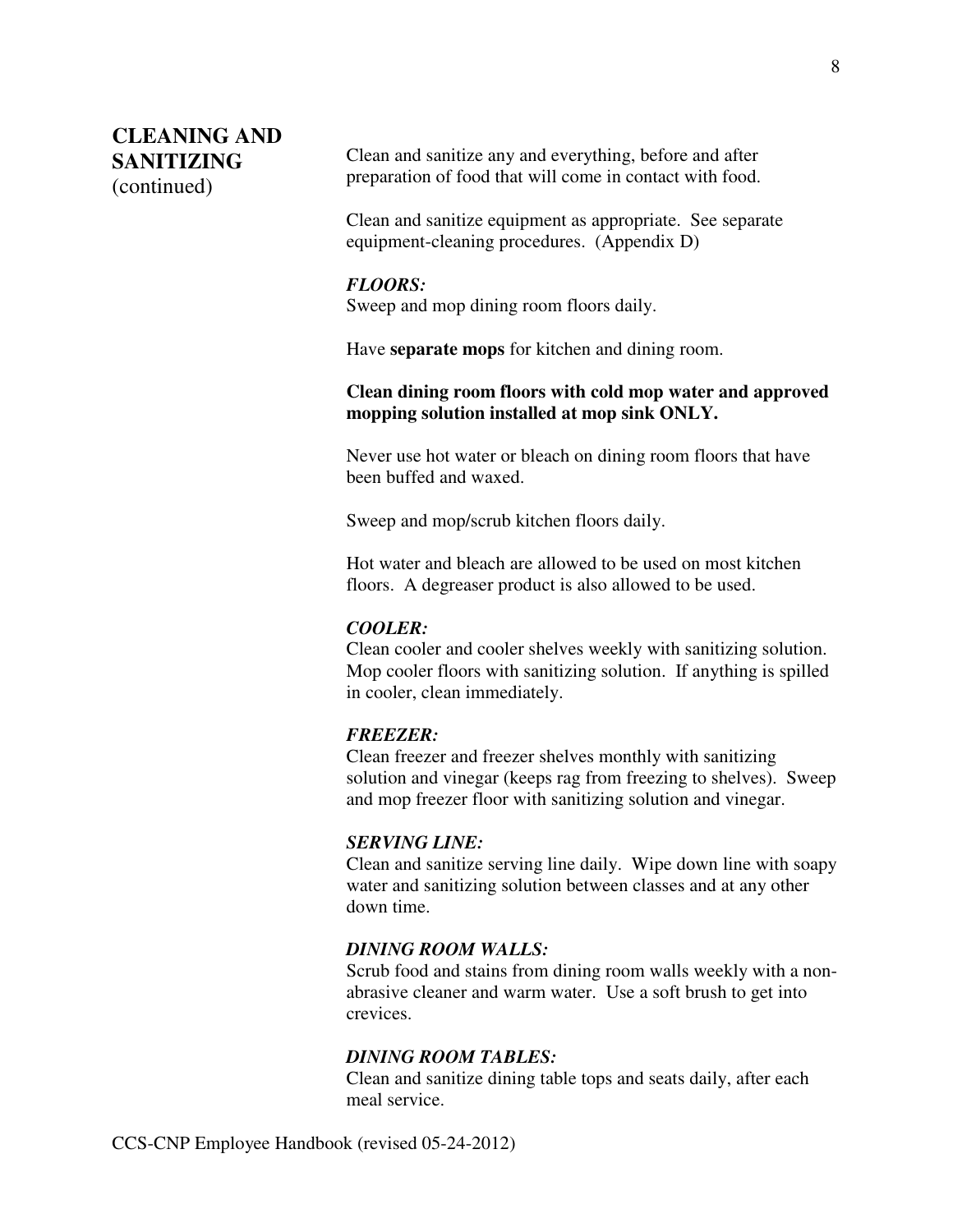# **CLEANING AND SANITIZING**  (continued)

# **SANITATION PROCEDURES AND RESPONSIBILITIES**

#### *DINING ROOM TABLES (continued):*

Undersides of tables are to be cleaned weekly with a non-abrasive cleanser and warm water. Wipe all rails under tables and under seats.

#### *MILK BOX:*

At the end of each day, remove milk and store in big cooler.

Clean milk box by using warm soapy water.

Wipe all surfaces of milk box, inside and out, with sanitizing solution.

It is the responsibility of Child Nutrition Program staff to serve nutritious, attractive and SAFE food. Serious illness and even death can result from foods that are prepared in sanitary facilities by employees who do not follow proper food handling procedures. The persons who prepare the food MUST PROTECT the student from food borne illnesses.

The North Carolina Department of Environment and Natural Resources Division of Environmental Health Environmental Health Services Section regulates food-handling facilities and periodic inspections are made by a local sanitarian. It is his/her responsibility to promote good standards of sanitation and enforce all environmental health rules through inspection. A sanitation grade card is posted in all cafeterias, and it is the responsibility of all school personnel to maintain high standards and a Grade A sanitation rating. Poor cleaning practices that can cause loss of sanitation points. It is everyone's responsibility to maintain equipment on the premises so that no points are lost due to improper housekeeping practices. FAILURE TO COMPLY WITH THE ABOVE IS GROUNDS FOR DISMISSAL.

- **Cool hot foods, to be stored, from 135 ºF to 70ºF within two (2) hours and then to 40ºF within the next four (4) hours** 
	- ♦ **VENT hot food being placed in the cooler for storage (a tight fitting cover will not allow steam/heat to escape) - - after reaching 40ºF, the item may be covered tightly with plastic wrap or foil**
	- ♦ **refrigerate foods as soon as the serving period is over**
	- ♦ **use shallow pans to refrigerate hot foods less than 2 inches deep and filled to not more than 1.5 inches**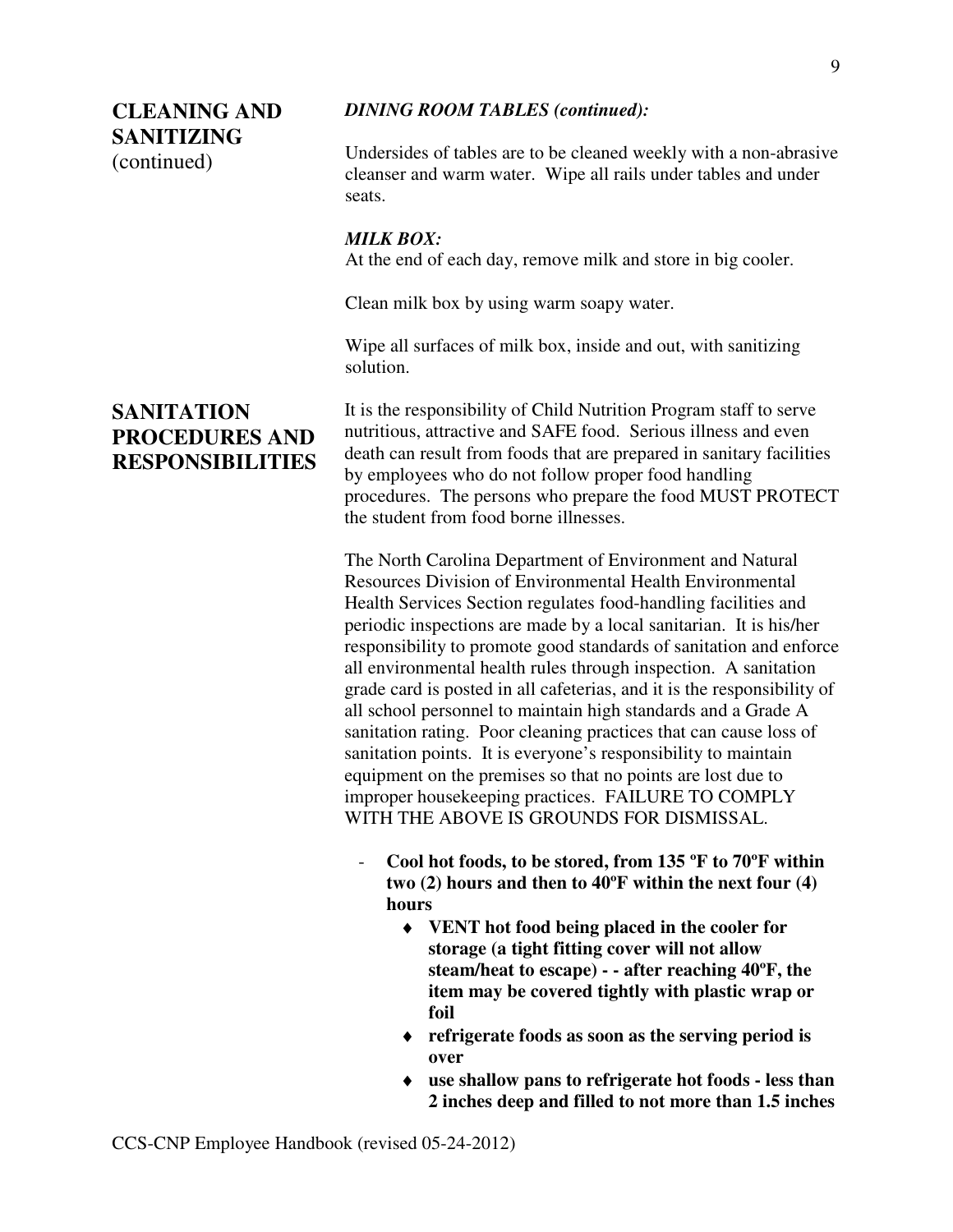# **SANITATION PROCEDURES AND RESPONSIBILITIES**  (continued)

- ♦ **cut meat and large bulky foods into smaller pieces**
- ♦ **keep cold foods cold on the serving line/salad bar** 
	- **thoroughly chill cold items before placing them on the line/bar**
	- use ice to cover all exposed surfaces of **containers holding foods on line/bar**

All foods MUST be covered, labeled and dated with a "use by" date before being stored.

- No bare hand contact allowed for food items ready to be served.
- WASH HANDS THOROUGHLY every 20 minutes and whenever they may be soiled with dirt or bacteria. Always wash hands after visiting the restroom.
- Plastic disposable gloves are to be used when handling unprotected ready-to-eat foods.
- Disposable gloves or appropriate serving utensils are to be used on the serving line.
- Latex gloves are to be worn any time an employee has an open wound, burn, etc. The Gloves MUST be worn even though a bandage covers the injury. The latex glove is to be treated as "skin," therefore; a plastic disposable glove may be worn over the latex glove.
- All leftover hot foods are to be reheated to 165°F.
- Hot foods MUST be held at 140°F or above.
- Cold foods MUST be stored and held at or below  $40^{\circ}$ F.
- Milk temperatures must be maintained at or below 40°F.
- Thermometers are to be placed in all refrigeration equipment. Refrigerators are to be maintained at or below 40°F and freezers at 0°F or below.
- All meats and Cook Chill items are to be THAWED UNDER REFRIGERATION. This may take several days and should be planned as needed. Meats and eggs MUST be stored in a pan on bottom shelf.
- Frozen eggs MUST be used within 24 hours of thawing.
- All shelves are to be kept clean and free from material that would restrict airflow. Store food with space between items to allow for air circulation and more rapid cooling.
- All foods containing mayonnaise, milk, cream or eggs MUST be handled with extreme care.
- Chill ingredients to be used in recipes for cold menu items before preparing the item.
- Store and hold salads at 40°F for cold service.
- Leftovers must be used by the third day from day of original preparation/service date.
- Thoroughly heat Cook Chill products and leftovers to 165°F before serving.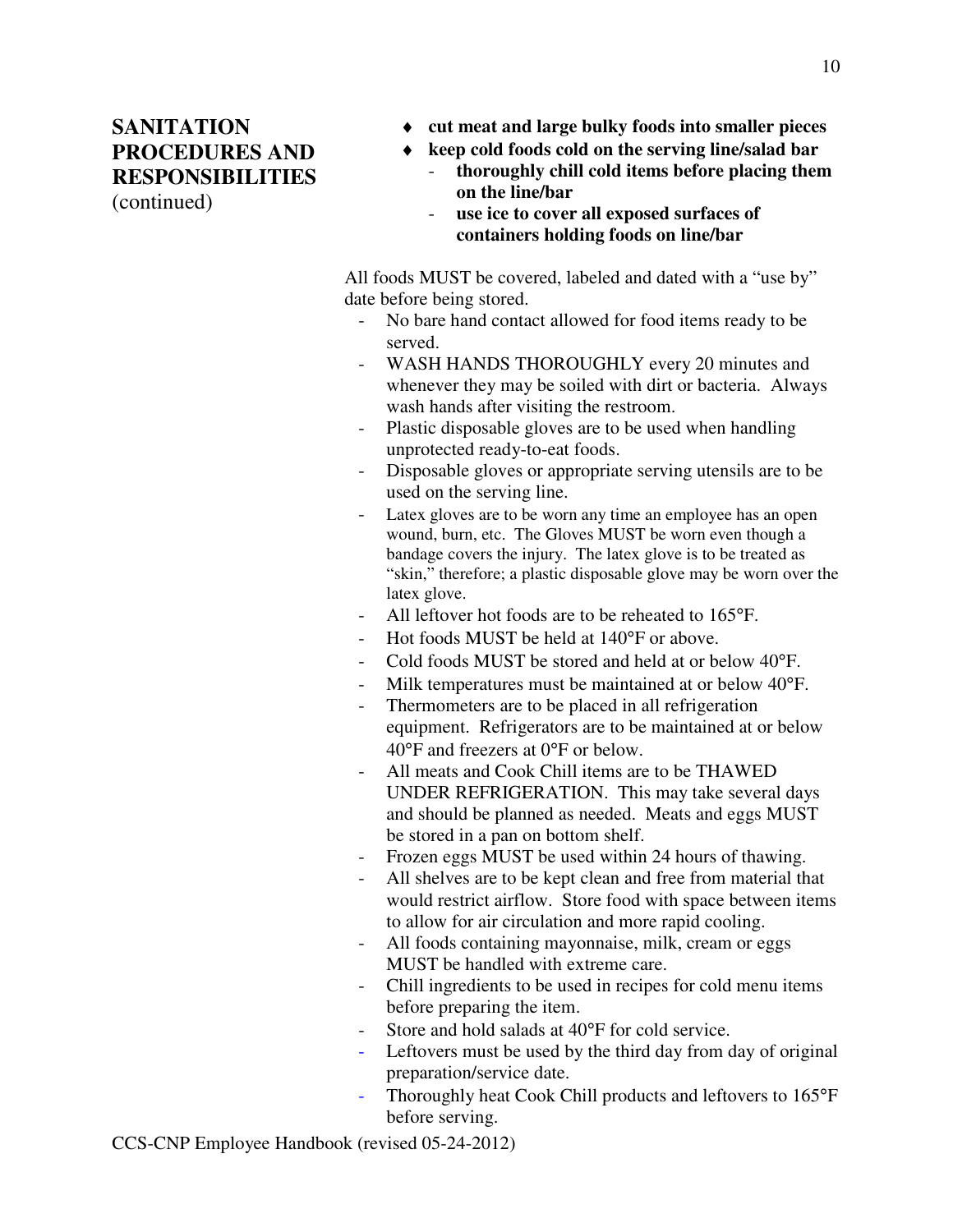# **SANITATION PROCEDURES AND RESPONSIBILITIES**

(continued)

- All reheated leftovers must be discarded at the end of meal service.
- Check freezer temperatures often; the temperature should never exceed 0°F.
- Store frozen foods in the original shipping containers.
- Use all foods on a first in, first out (FIFO) basis.
- Wash fresh vegetables and fruits before cooking or serving raw. Melons are to be sanitized before cutting.
- THOROUGHLY clean and sanitize all surfaces on which raw meats have been prepared before using for other preparations.
- THOROUGHLY cook all meat products. No pink color.
- Cook Chill pro
- Milk is to always be held at  $40^{\circ}$ F or lower.
- The hot food section of the serving counter is NOT to be used for heating food. Its purpose is to hold hot food. Monitor equipment temperature to assure they are maintained at or above 140°F.
- If a serving line temperature for any hot food item is found to be below 140°F, remove the item from the line and reheat to the proper temperature.
- Check all foods received for damage or contamination before storage and use.
- DO NOT PREPARE ANY FOODS TOO FAR IN ADVANCE.

Visitors will not be allowed in the kitchen without authorization per school board policy. Such individuals are not covered by Workman's Compensation and may interfere with maintaining proper sanitation in the kitchen environment.

# **PERSONAL HYGIENE**

Take a bath daily.

Use deodorant daily.

Brush teeth regularly – at least twice per day.

Wash hair regularly. Hair needs to be clean and neatly arranged.

Wear a hairnet that completely covers hair or appropriate (and approved) hair restraint during the preparation and handling of food.

Wash hands – at least every 20 minutes.

Hands are to be clean.

Nails are to be neatly filed, no longer than the end of your fingertips, and free of nail polish (all nail polish) and artificial nails.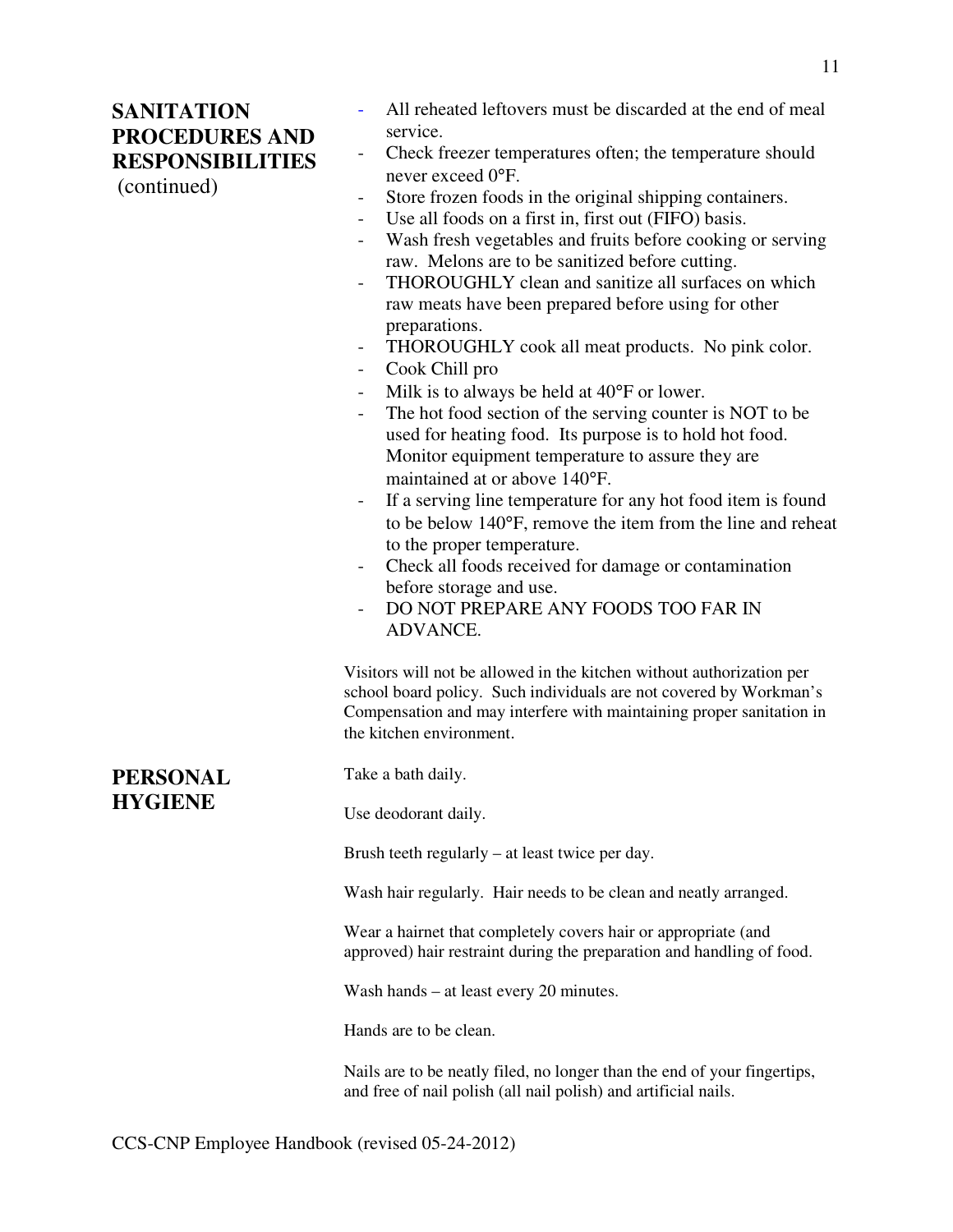# **PERSONAL HYGIENE** (continued) **PERSONAL ACCESSORIES**

# **DRESS CODE FOR CAFETERIA STAFF**

Do not wear strong colognes or perfumes.

#### *Jewelry is to be kept to a minimum:*

- Earrings no larger than the tip of your little finger.
- Necklaces, bracelets, wristwatches, etc. not acceptable.
- $Rings$  plain wedding band may be worn rings with stones are not acceptable.

\*\*Name tags (that are safe to wear) provided by the school or the Child Nutrition Program are to be worn each day.

- Clothing for each cafeteria is to be "uniform." Each cafeteria staff, as a group, is to decide on their "uniform" and all staff members are to conform to what the group decides. Questions or concerns as to the appropriateness of the decision are to be addressed to the Child Nutrition director or supervisor. Employees of each school are to dress the same to provide a consistent professional appearance.
- All clothing is to be clean, neat, and wrinkle and stain free.
- Clothing must have at least three (3) inches of garment ease. Garments are to be loose fitting and not cling to the body.
- Slacks must be of uniform type fabric or other approved fabric. JEANS ARE UNACCEPTABLE except for non-student workdays. Thin t-shirt type knits are not acceptable for slacks.
- Undergarments must be worn, with no undergarment colors visible.
- **Knees must be covered. When in a kneeling position, shorts and skirts must touch the floor.**
- Sleeves must cover underarms.
- Sweater type tops and thin white t-shirt tops are unacceptable.
- Tops must cover midriff and waistline at all times.
- Shoes must be nonskid, flat heeled, and closed toed with an upper of solid vinyl or leather. Fabric or perforated uppers are not acceptable.
- Shoes must be clean and/or polished.
- Stockings or socks are to be worn with shoes.
- Shirts with writing or pictures are not permitted unless all employees are wearing the same shirt and the message appropriately represents the Child Nutrition Program. Advertisements, business names, church names, names of groups, etc. are not appropriate.
- DO NOT bring valuables to work, - including money!

Cashiers are to sign on to the Meals Plus program with their own name and password. (See attachment for instructions on logging on to Meals Plus.)

DO NOT share assigned password with coworkers.

Cashiers are **NEVER** to use another cashier's name or password to log on to the system.

CCS-CNP Employee Handbook (revised 05-24-2012)

#### **CASHIERING (Revised 10-17-2008)**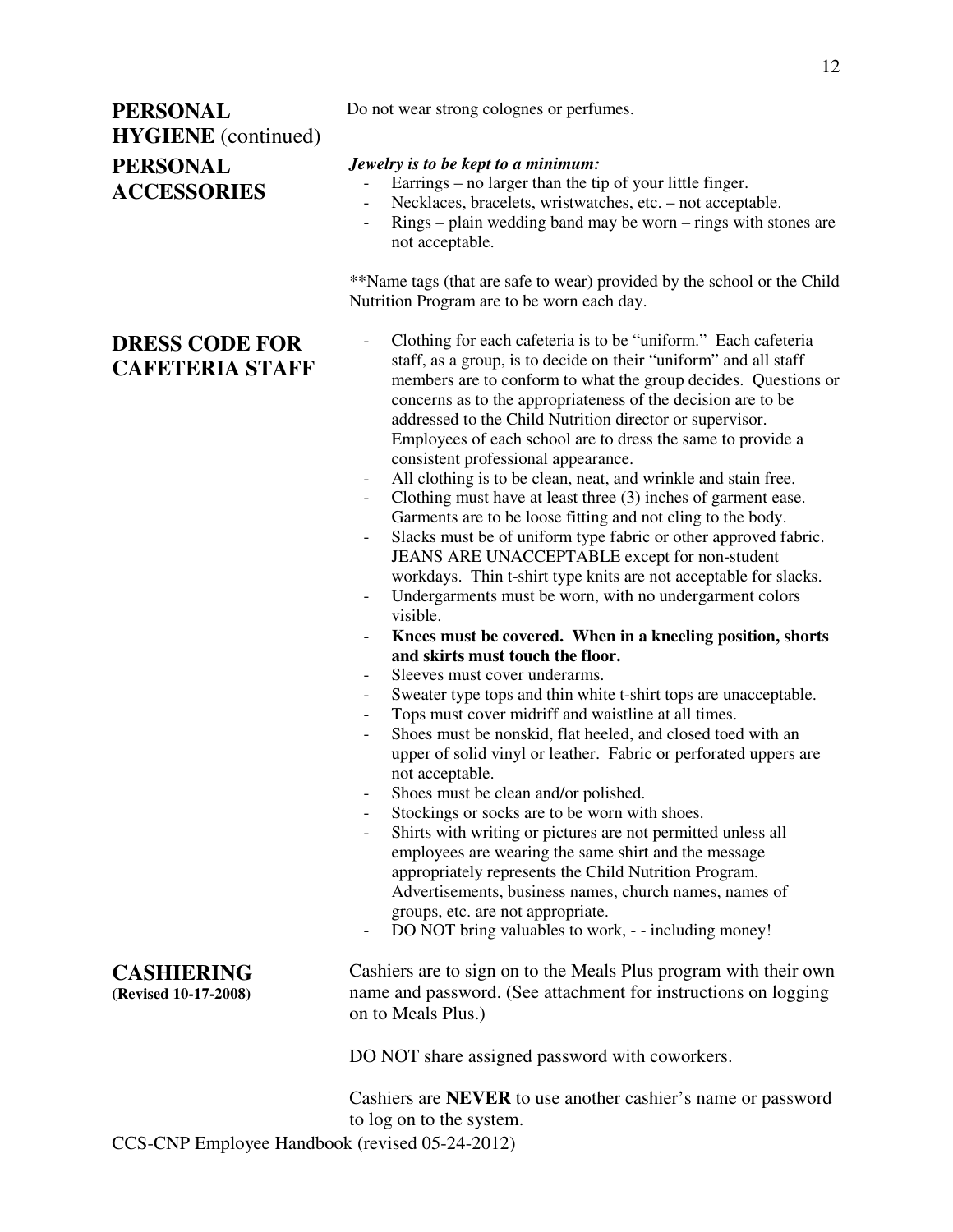# **CASHIERING**

**(Revised 10-17-2008)**  (continued)

When not at the computer the cashier is to log off the computer.

A cashier is responsible for any and all monies they have collected during the meal service.

Money is **NEVER** to be left unattended. If you need to leave the computer, make sure another cashier is watching the money, take it with you to a safe place, or lock it in a secure drawer. Cash boxes are not to be left unattended.

Never mix personal money and money collected. Never bring personal monies to the computer during meal service or when counting monies.

Watch for "over-dippers" and charge for any extras a student may have gotten.

If a student has too much food on their tray, but no money in their account to cover the cost, very nicely explain to the child that they do not have money for extra food and may not have the extras. Then, very nicely ask the child to take the food item off their tray and place it on the line near the cashier. Wait for a break in the line to throw the food away - - inside the kitchen area. Never let a child see you throw away food.

If a student needs money to purchase meals, remind the student every day. It is also a good practice to remind students when their account is low on money.

#### **Adults are NOT allowed to charge anything to the cafeteria.**

Cashiers are **NOT** to cash checks for teachers, staff (including CNP staff) or parents. **Checks are to be accepted for the**  *amount of purchase* **only.** 

When a serving period is over, cashiers are to count their money and record monies collected on a *Daily Deposit Recon* worksheet and on the *Daily Reconciliation Sheet*. Cashiers are responsible for counting their collected cash **and a second cashier or the manager must verify that amount**. Cashiers are to sign their name on the form(s) filed at the end of the day as documentation for the day's financial accountability. (If the manager is the "cashier," she signs as "cashier" and a "designee" is to co-sign the documentation - - cross through "manager," replace with the word "designee," and sign name.)

**There are to always be two persons counting monies collected as well as preparing monies for deposit. Two persons must be**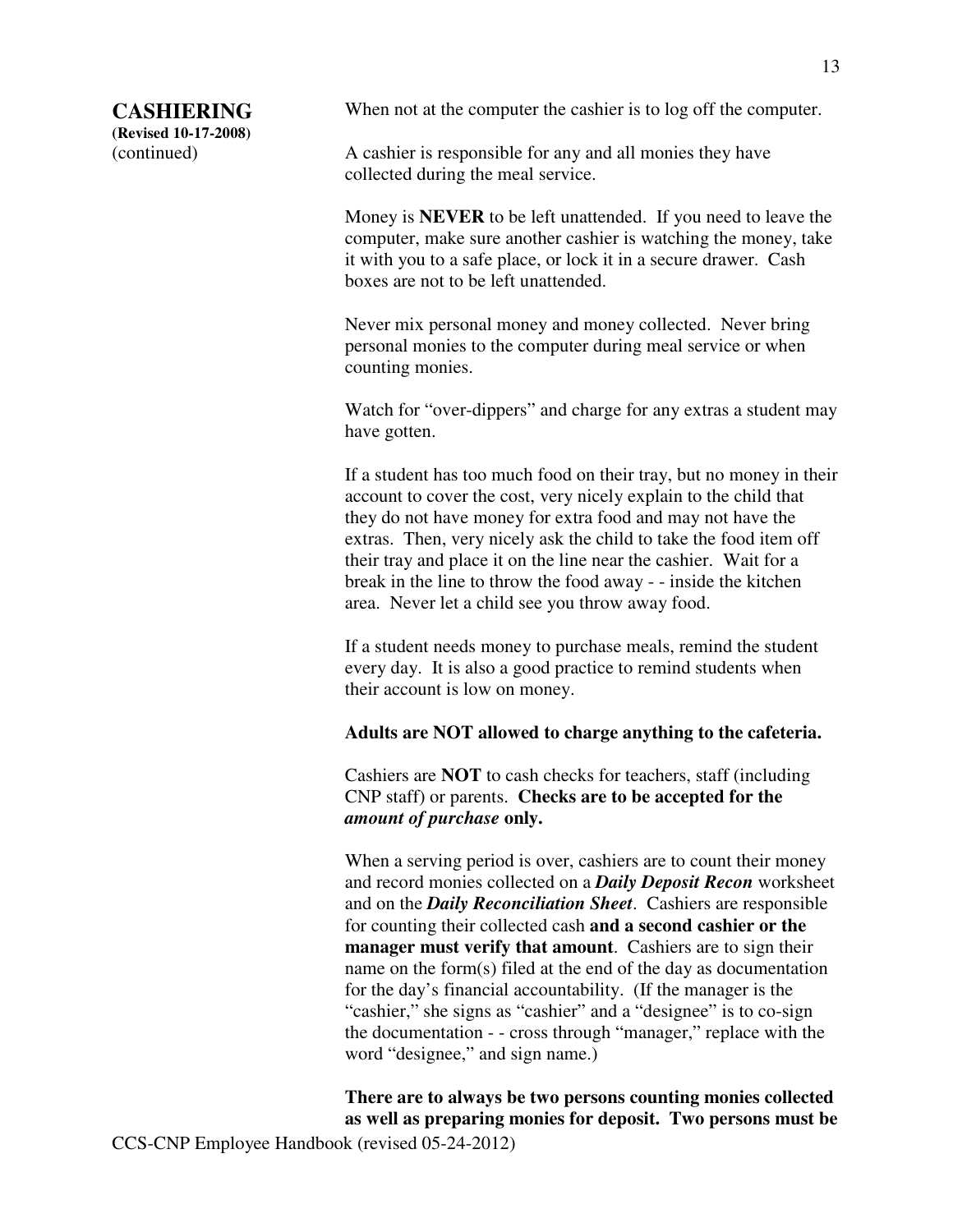**CASHIERING (Revised 10-17-2008) CONT…**

**present until the deposit bag is sealed.** 

Managers are to print **Breakfast and Lunch Summaries**; look for reported overages/shortages. Summaries are to be signed by the cashier and manager or designee…*OR* the *Daily Deposit Recon* forms may replace **Breakfast and Lunch Summaries.** If used, the cashier and manager or designee must also sign the *Daily Deposit Recon forms*.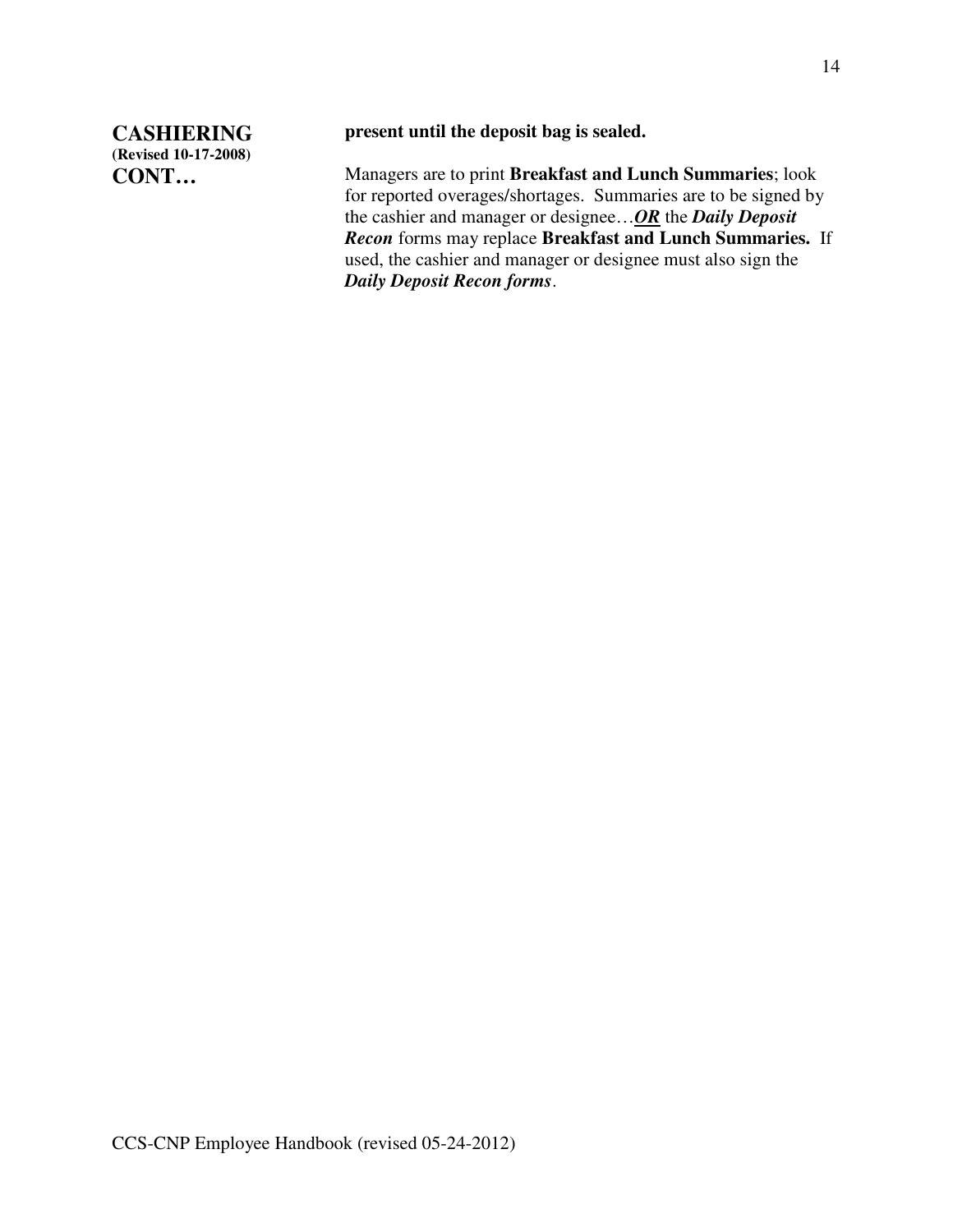**PERSONNEL ISSUES** *PAYDAY:* Payday is the last day of the month, unless the last day falls on a weekend or holiday. In the case of payday falling on a weekend, payday will be the Friday before. November's payday may be adjusted depending on the date Thanksgiving falls. December's payday is the last school day of the month.

> *TARDINESS:* Employees are to arrive in time to be ready to clock-in and work at their assigned time each day. If possible, when expected to be late, the employee is to call to alert the manager. Excessive tardiness will be handled with disciplinary procedures.

ABSENCES: Employees are to call the cafeteria manager by 6:15 a.m. if they are going to absent because of illness. Find out from manager how/when she wants to be contacted.

Absences other than for illness require prior approval by immediate supervisor or Child Nutrition director.

Excessive absenteeism will be handled with disciplinary procedures.

If an employee is absent for an extended period of time because of illness, surgery, etc., **the employee must stay in touch with the manager on a regular basis. Appropriate leave of absence forms must be completed either in advance of the leave or as quickly as possible after learning of the need to be absent – ask the manager for these forms.** Before returning to work the employee must call the Child Nutrition Director or Supervisor and provide a signed physician's release statement to return to work.

*NO CALL, NO SHOW ABSENCES:* Employees who do not call to request time off from work and do not report for their shift will be terminated after two "no call – no show" absences.

#### *WALKING OFF THE JOB:*

Employees who "walk off the job" during an assigned shift without prior approval from their immediate supervisor or Child Nutrition director will result in disciplinary action which may include termination of employement.

#### *PERFECT ATTENDANCE:*

- Managers: must work a **full eight (8) hour day**, minimum, without taking compensatory time, sick leave, leave without pay, or any other leave.
- Child Nutrition Assistants: must work a **full day, as assigned**, without taking compensatory time, sick leave, leave without pay, or any other leave.
- **Jury Duty** will not be counted as an absence and will not count against "perfect attendance."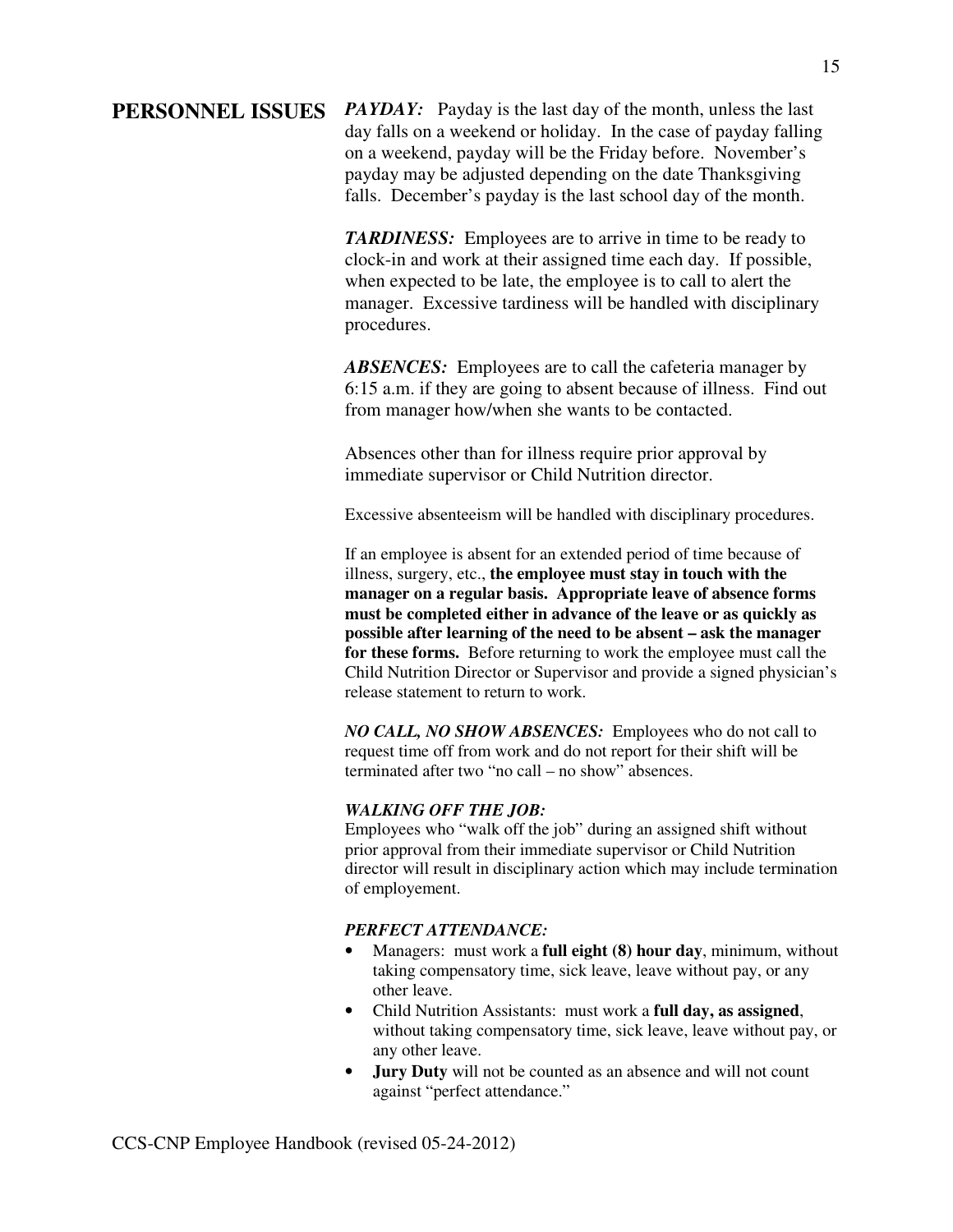# **PERSONNEL ISSUES**

(continued)

*ASKING FOR TIME OFF:* Employees that have missed more than five (5) work days in the current school year must have all absence requests approved by the Child Nutrition Director or Supervisor. Employees wishing to be off for field trips or other "non necessary" reasons will be handled on a priority basis. For example: If you have been approved to attend a field trip with your child and another employee calls in sick, you may be asked to work instead of taking off. Any questions or concerns should be directed to your manager.

#### *One (1) or two (2) day request:*

Employees must submit to the cafeteria manager, two (2) weeks in advance, a request for permission to be off, before taking off for any reason other than sudden illness (one or two days.) **See form, Appendix A.**

#### *More than two (2) consecutive days request:*

Requests to be off for more than two consecutive days MUST be submitted three (3) weeks in advance to the Child Nutrition Director for approval. **See form, Appendix A.**

*SICK LEAVE:* Full-time employees who work or are on paid leave for one-half or more of the workdays in any monthly pay period earn one (1) sick day per month. Part-time employees receive a pro rata amount.

Sick leave is accumulated indefinitely. Upon retirement, every 20 days of sick leave on balance, will count as an additional month of service credit with the N.C. Teachers' and State Employees'

Retirement System. **See Appendix B.**

#### **Definition: Immediate Family**

**Sick Leave:** Employee's spouse, children, parents, and dependents living in the employee's household (includes step-relations.)

**Death:** Employee's spouse, children, parents, brother(s), sister(s), grandparents, and grandchildren and step, half and in-law relationships.

*LEGAL DRUG USAGE:* An employee who is taking any medication that indicates the drug might cause the user to be unable to operate mechanical equipment (slicers, fryers, etc.) or drive is to inform the cafeteria manager.

*JURY DUTY:* An employee will be excused from work when she is called for jury duty. The employee will be paid as long as she is required by the court to remain there. When released, the employee must return to work. Tell your manager as soon as you know you will have to be out of work for jury duty. Keep in touch with your manager while you are out for jury duty and let your manager know when you will be returning.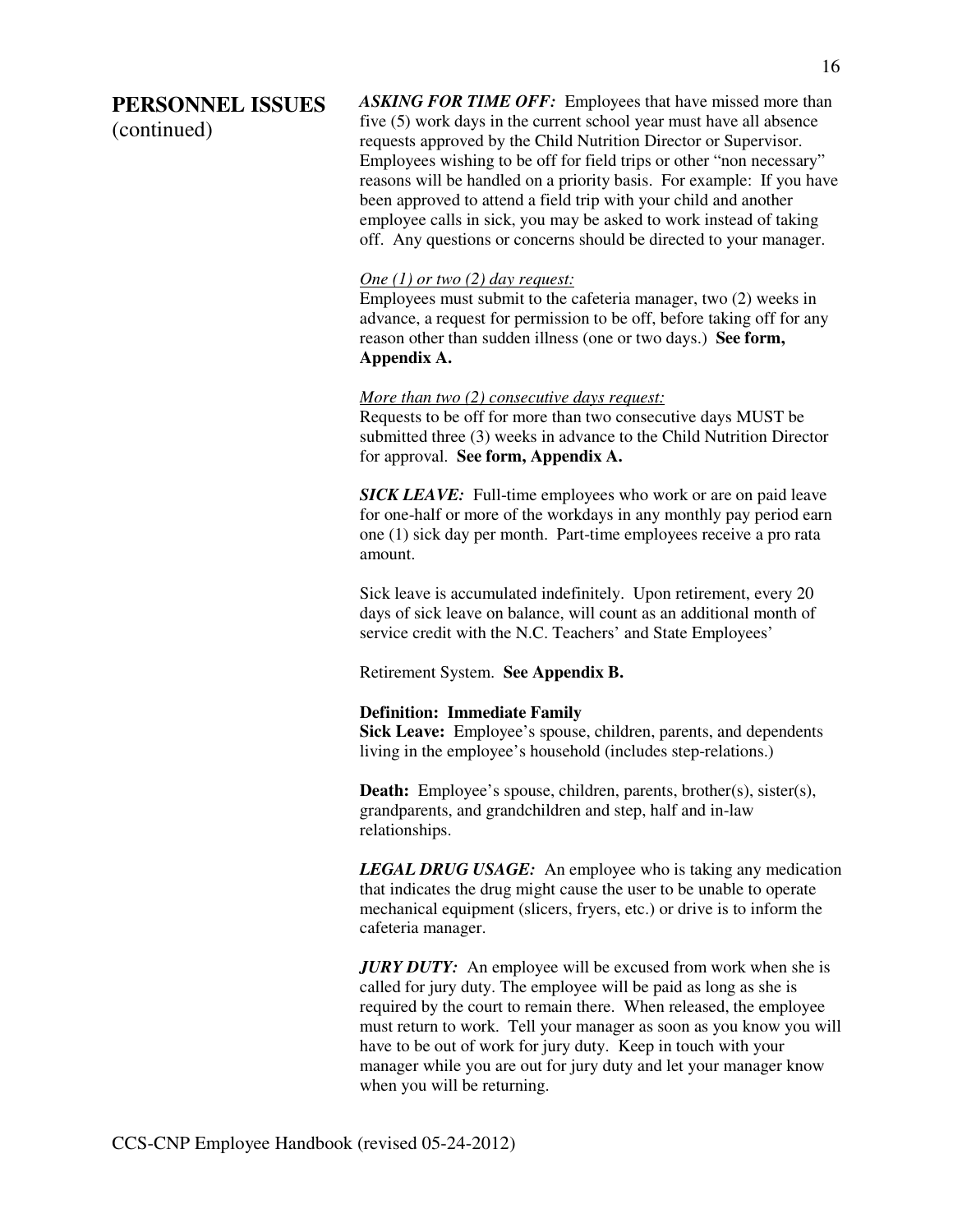# **PERSONNEL ISSUES**  (continued)

*APPOINTMENTS:* Doctor/dentist appointments are to be made AFTER working hours. Appointments can be made during working hours if there is no other choice. Discuss situation with manager.

**SNOW DAYS/DELAYS:** In case of snow, an employee is to watch (listen to) the local newscast to know if school will be open. In the case of a delay, the employee is to report at their regular time. If an employee thinks it is unsafe to travel, she may wait until it is safe, but must inform her manager of the situation

*DISCIPLINARY ACTION:* Employees are subject to disciplinary action when exhibiting a pattern of continuous misconduct or underperformance on the job.

The progressive discipline process, outlined below, will be followed.

- 1. Informal conferences and oral reprimand.
- 2. Written reprimand.
- 3. Evaluative conferences documented by written summaries.
- 4. Unsatisfactory written evaluation.
- 5. Termination of employment.

The goal of the progressive discipline approach is not only to document an employee's weaknesses, but to also assist in bringing her performance to a satisfactory level.

*ANNUAL LEAVE DAYS:* See Appendix B. *LOCAL LONGEVITY:*See Appendix C. *STATE LONGEVITY:* See Appendix C.

**WORK SCHEDULES** All employees will have daily, weekly and monthly work schedules.

> *CLEANING:* managers will post a cleaning schedule for their kitchen. Each employee will be responsible for a certain number of cleaning duties on a daily, weekly and monthly basis. This schedule is to be rotated at the manager's discretion, but at least monthly.

> *FOOD PREPARATION:* managers will post a food preparation schedule for their kitchen. Each employee will be responsible for certain food preparation task(s) on a daily, weekly or monthly basis. This schedule is at the manager's discretion, but will rotate at least monthly.

> *SERVING:* Managers will post a service schedule for their kitchen. Each employee will be responsible for a specific service tasks on a daily, weekly or monthly basis. This schedule is at the discretion of the manager, but will rotate at least monthly.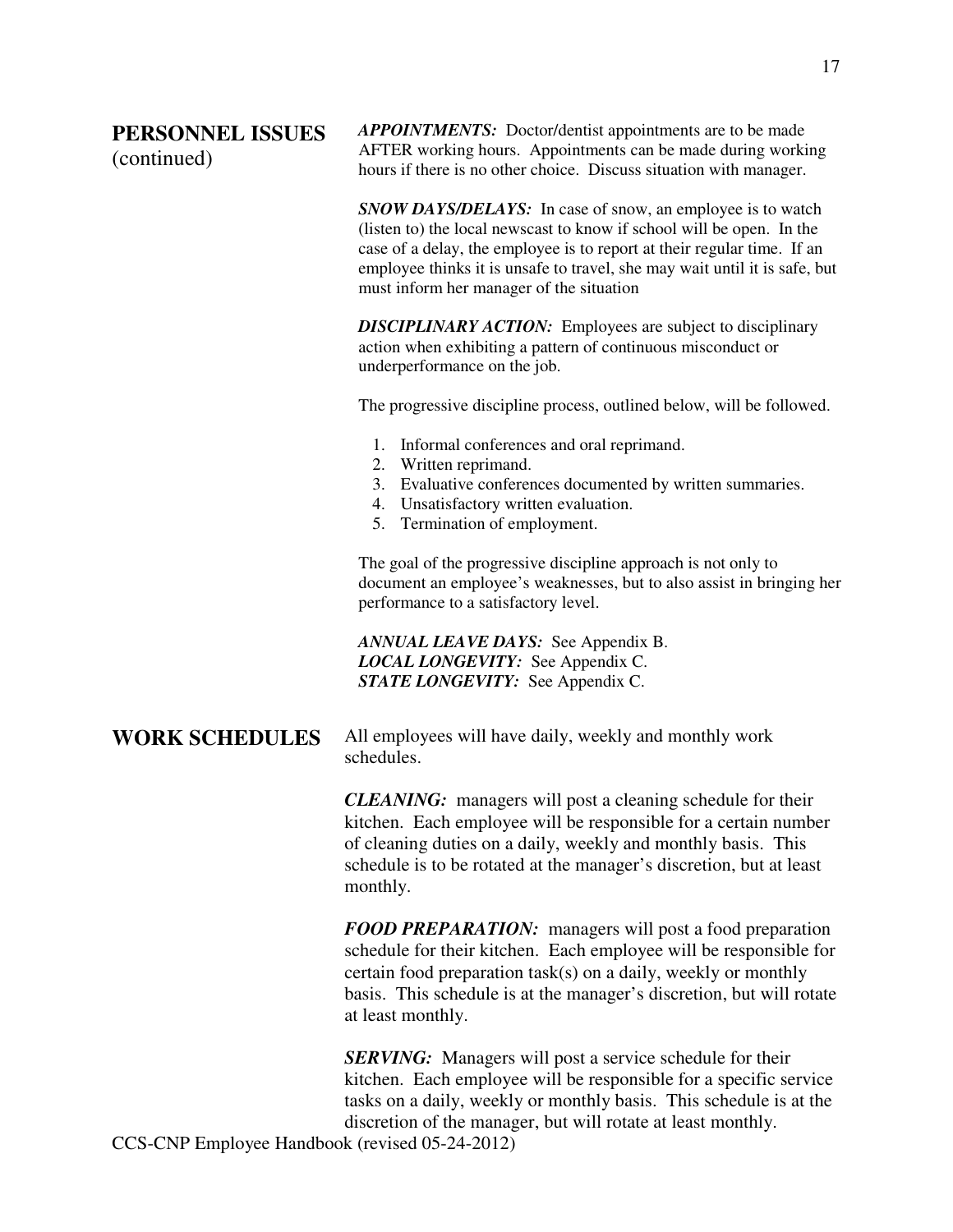| <b>FOOD &amp; SUPPLIES</b>                   | It is the manager's responsibility to make certain that employees<br>have supplies needed to do their job, however employees have<br>the responsibility of letting the manager know when specific<br>items are needed, i.e. food staples, chemicals, etc.                                                                                                                                                                       |
|----------------------------------------------|---------------------------------------------------------------------------------------------------------------------------------------------------------------------------------------------------------------------------------------------------------------------------------------------------------------------------------------------------------------------------------------------------------------------------------|
|                                              | If an employee uses the last amount of an item, she is to tell the<br>manager. If the manager has an ordering list posted, the item is<br>to be written on the list.                                                                                                                                                                                                                                                            |
| <b>STOCKING</b><br><b>PROCEDURES</b>         | <b>CHECKING IN FOOD:</b> When receiving food, check for proper<br>labeling, proper temperature, and proper appearance. Use your<br>senses (touch, smell, etc.) to make appropriate determinations re<br>the quality of products received.                                                                                                                                                                                       |
|                                              | Reject shipments immediately if you find broken boxes, leaky<br>packages, or swollen or dented cans, large ice crystals on the<br>food or box, signs of pests, dry foods that are wet or damp or<br>food that has passed its expiration date.                                                                                                                                                                                   |
|                                              | When putting food away, rotate stock. Most recently received<br>food goes to the back. Date all food items received with the<br>month, day, and year. If cans are taken out of boxes, they, too,<br>must be dated.                                                                                                                                                                                                              |
|                                              | Use oldest stock first. Practice the FIFO method. First In First<br>Out.                                                                                                                                                                                                                                                                                                                                                        |
|                                              | After opening a box of cans, put cans that are not to be used on<br>the can rack. Be certain to date each can with the date that was<br>on the box.                                                                                                                                                                                                                                                                             |
|                                              | When looking for stock, check for already opened boxes. Use<br>stock from already been opened boxes first.                                                                                                                                                                                                                                                                                                                      |
| <b>MEAL PATTERNS</b><br>(Revised 01-27-2009) | <b>BREAKFAST:</b><br>Breakfast: Students must be offered four (4) food items and<br>may select all four (4) food items; however, students must<br>select at least three (3) food items. Some menu items equal two<br>(2) food items, i.e. a 2.2 oz. biscuit counts as two bread<br>servings. Students may decline only one food item. The meal<br>price will remain the same, whether three or four food items<br>are selected. |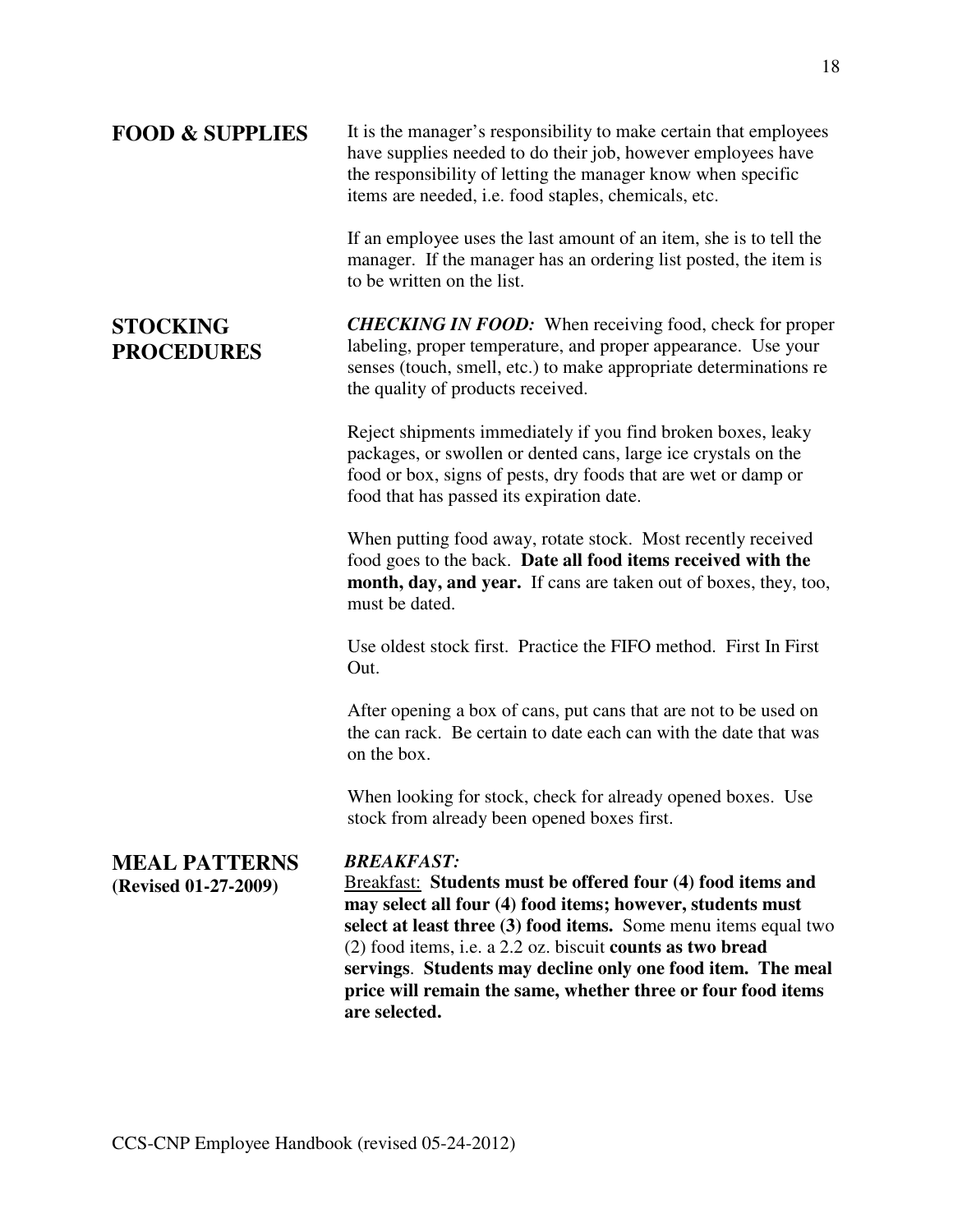**Breakfast** [Four (4) food items must be offered; at least three (3) food items must be selected.]**:**

| <b>Meal Components</b>                      | <b>Menu Example I</b>  |
|---------------------------------------------|------------------------|
| Milk $-8$ fl. oz.                           | Milk                   |
| Juice/Fruit/Vegetables $- \frac{1}{2}$ cup  | Orange Juice           |
| and                                         |                        |
| Two servings of Grains/Breads <i>or</i> one |                        |
| serving of Grains/Breads and one serving    |                        |
| <b>Meat/Meat Alternates:</b>                |                        |
| Grains/Bread $-2$ servings                  | Cereal and Toast       |
|                                             |                        |
| <b>Meal Components</b>                      | <b>Menu Example II</b> |
| Milk $-8$ fl. oz.                           | Milk                   |
| Juice/Fruit/Vegetables $- \frac{1}{2}$ cup  | Apple Juice            |
| and                                         |                        |
| Two servings of Grains/Breads <u>or</u> one |                        |
| serving of Grains/Breads and one serving    |                        |
| <b>Meat/Meat Alternates:</b>                |                        |
| Grains/Bread $-1$ serving                   | <b>Biscuit</b>         |

#### **MEAL PATTERNS (Revised 01-27-2009)**

#### *LUNCH:*

Students may choose one (1) entrée (2 oz. meat/meat alternate), two (2) sides (two different fruits, or two different vegetables, or one fruit and one vegetable of ¼ cup or 1/2 cup servings each), milk (8 fluid oz.), and a bread serving. Some breads and accompaniments are served with specific entrees; they are identified on the elementary menu as starred (\*) menu items. The *minimum* requirement for a lunch meal is three food items. Up to five food items may be selected. **Some menu items count as more than one food item**, i.e. **Chef Salad with Crackers** counts as a 2 oz. meat/meat alternate serving, 2 ¼ cups vegetable/fruit servings, and 1 bread serving.

Meal requirements are in accordance with United States Department of Agriculture regulations.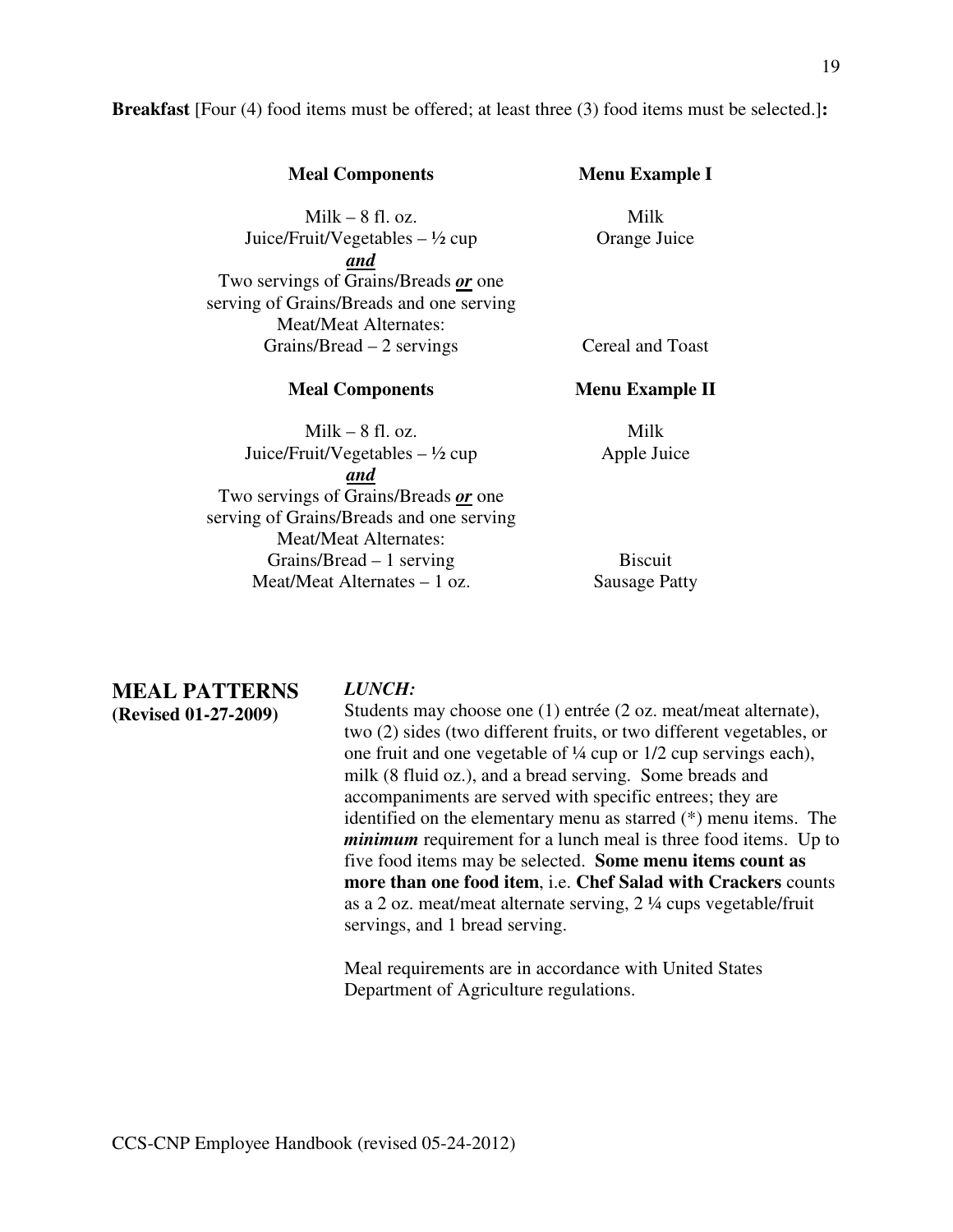**Lunch** [Five (5) food items (four meal components) must be offered; at least three (3) food items must be selected.]**:**

| <b>Meal Components</b>             |
|------------------------------------|
| Entrée (meat/meat alternate)/Bread |

Two Sides (two different fruits *or* two different vegetables *or* one vegetable and one fruit)

Milk –  $8$  fl. oz.

Accompaniments

**Meal Components Menu Example II** Entrée (meat/meat alternate)

Two Sides (two different fruits *or* two different vegetables *or* one vegetable and one fruit)

Milk –  $8$  oz.

Bread Accompaniments

**Meal Components Menu Example III** Entrée (meat/meat alternate)

Two Sides (two different fruits *or* two different vegetables *or* one vegetable and one fruit)

Milk –  $8$  oz.

Bread Accompaniments French Cut Potatoes

**Menu Example I** 

Hamburger Patty/Bun

Apple

Chocolate Milk

Catsup/Mustard/ Mayonnaise

Lasagna

Baked Potato Tossed Salad

1% Milk

Seasoned French Bread Salad Dressing

Fish Nuggets

Corn Cobbette Crispy Cole Slaw

Chocolate Milk

Happy Hush Puppies Tartar Sauce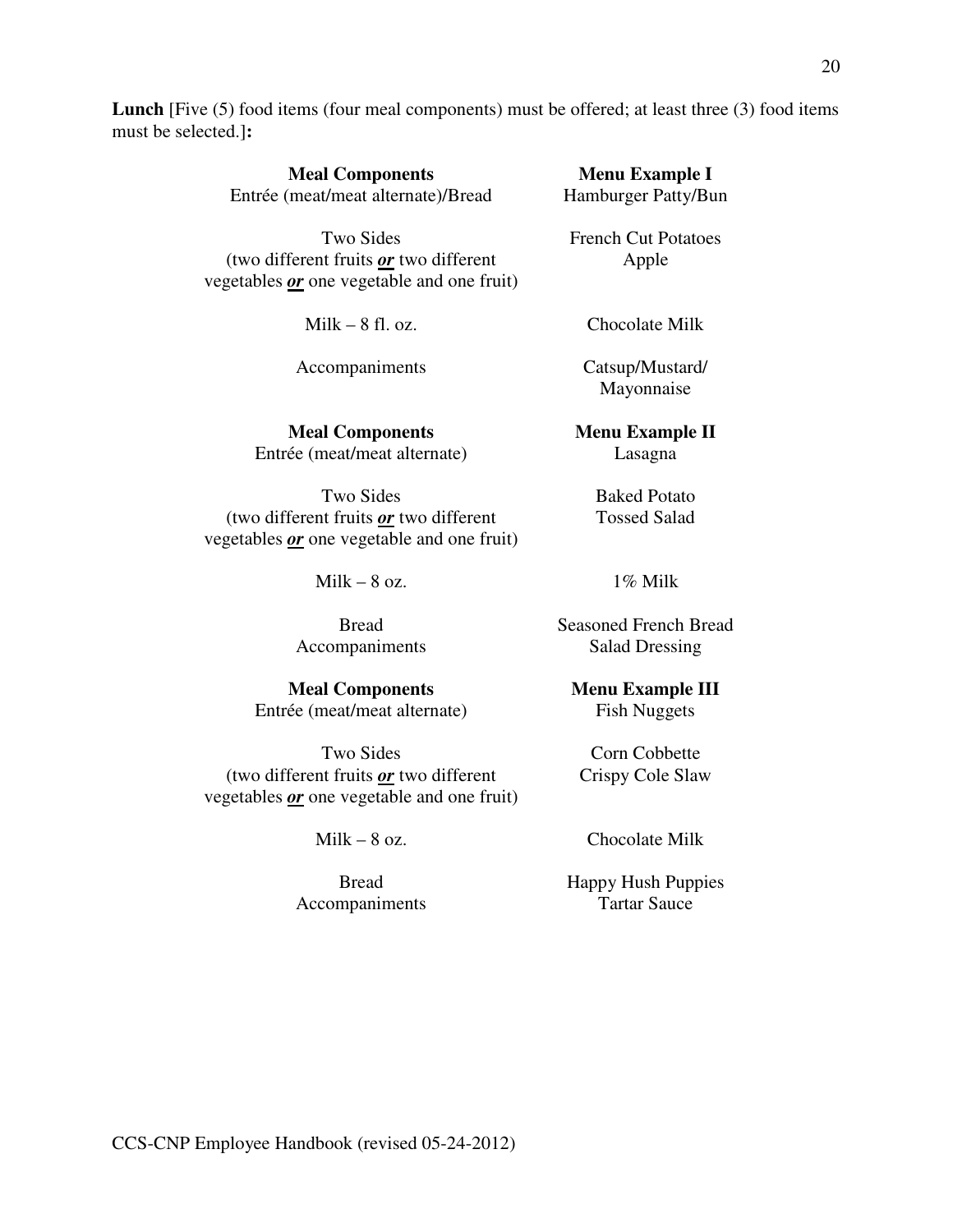# **GENERAL INFORMATION**

#### *LUNCH BREAK:*

Each employee will receive a thirty-minute (30) lunch break. Employees are required to clock-out prior to beginning lunch break, i.e. obtaining food for lunch meal.

Each cafeteria manager will assign the lunch break to be taken by employees. **Managers may stagger lunch breaks to assure continuous coverage of food preparation and set-up in the kitchen.**

**An employee who is clocked-out for a lunch break is not permitted to work "off the clock" for any reason.** 

An employee may leave school grounds during their lunch period, but must return in time to return to work and clock-in per assigned schedule.

#### *PLANNING AHEAD:*

"Planning ahead" is essential when working for the Child Nutrition Program. Always be thinking about the next day and what you can do to get ready for it. Work smarter, not harder.

#### *TELEPHONE USAGE:*

Phone usage during school business hours is to be limited to school and Child Nutrition related business.

Personal phone calls are permitted within the following guidelines:

- Limit phone calls to three (3) minutes.
- Make calls during lunch break or after hours.
- No calls are to be made or received during meal service. A message is to be taken should a call be received for an employee during meal service.
- Cell phones are to be turned off and left in purse or locker.

#### *LOCKER USAGE:*

Employees employed at schools with lockers will be assigned their own locker to store personal belongings. It is strongly suggested that a lock be placed on lockers to keep items safe.

#### *STAFF PARKING:*

Most schools have a designated area for cafeteria employee parking. If you are unsure where to park, consult the cafeteria manager or school principal.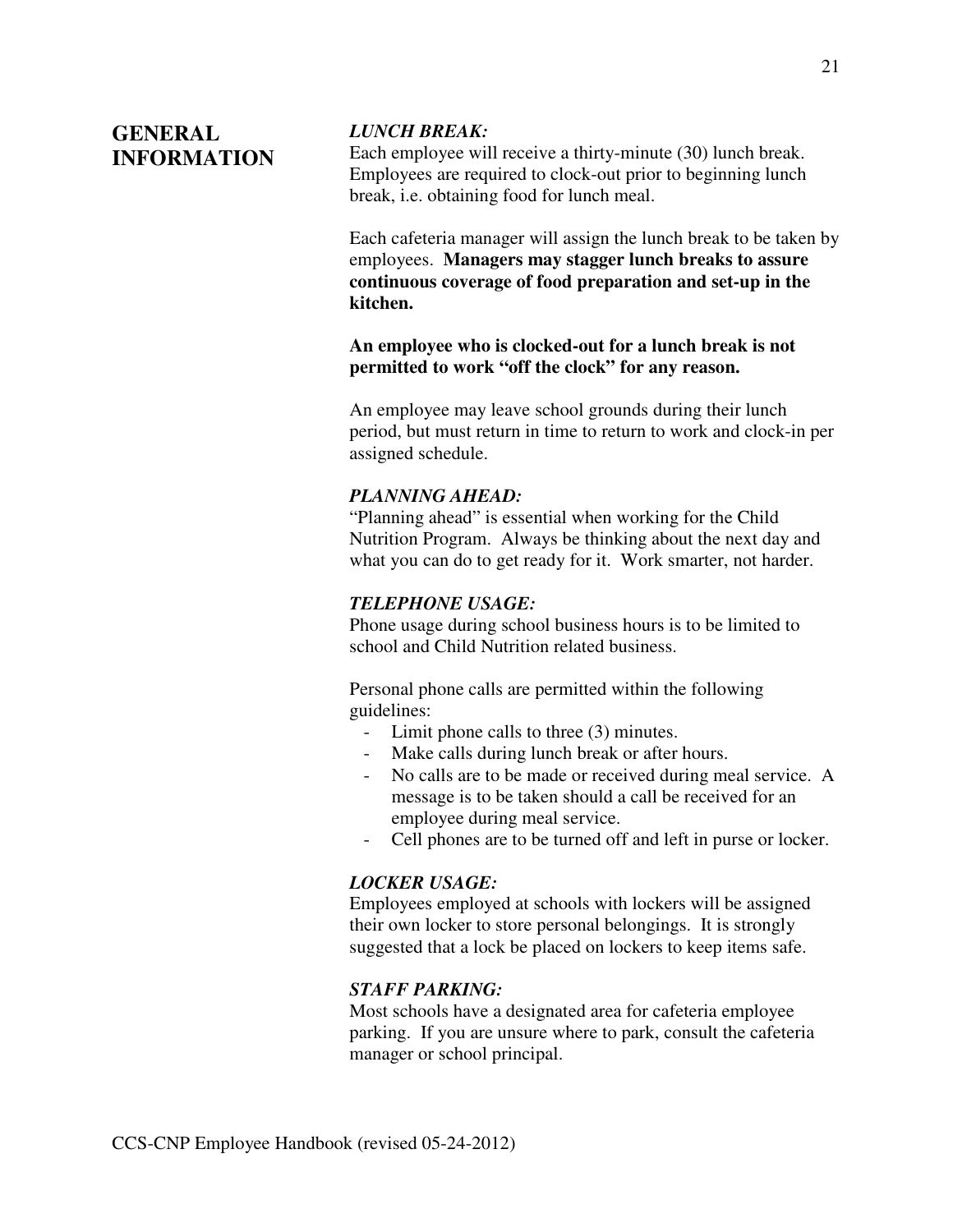# **SAFETY RULES** *ACCIDENTS:*

Report any accident to the cafeteria manager.

Once the accident has been reported to Human Resources. The employee may go to the Workman's Compensation doctor immediately or may go at later date should conditions make it necessary.

Accidents must also be reported to the school secretary responsible for handling Workman's Compensation. An accident report form must be completed as soon as possible and sent to Human Resources.

The manager (the CNP director or supervisor may be consulted) will determine if an employee may continue work.

The manager will instruct injured employees on safe food handling practices in case of cuts, burns, etc.

#### *TO AVOID CUTS:*

- Store cutting tools in proper rack or designated storage container, i.e. drawer.
- Use cutting tools properly, using a cutting board for all hand cutting, dicing, or mincing, cutting downward.
- Place and hold securely on a cutting board any food items to be cut, etc. - - NOT in your hand.
- Wash sharp tools separately and do not place in sink water.
- Discard defective (cracked, chipped, etc.) dishes and tools.
- Use an U.S.F. approved can opener; follow instruction manual directions for proper use and cleaning.
- Always use a cut-resistant glove for cleaning slicer, etc.

#### *TO AVOID BURNS:*

- Use potholders or terry cloth gloves.
- Open double-door ovens completely.
- Avoid reaching into ovens. Use a "puller" to bring pans to front of oven.
- Follow equipment instructions carefully.
- Stir foods with long handled paddle or spoon.
- On gas equipment without pilots, always light match before turning on gas.
- Allow all electrical or hot equipment to cool before cleaning.
- When opening kettle lids or steamer doors, protect arms and face from steam vapors by standing behind door or keeping arms and face away from lid.
- Handle boiling liquids with extreme care.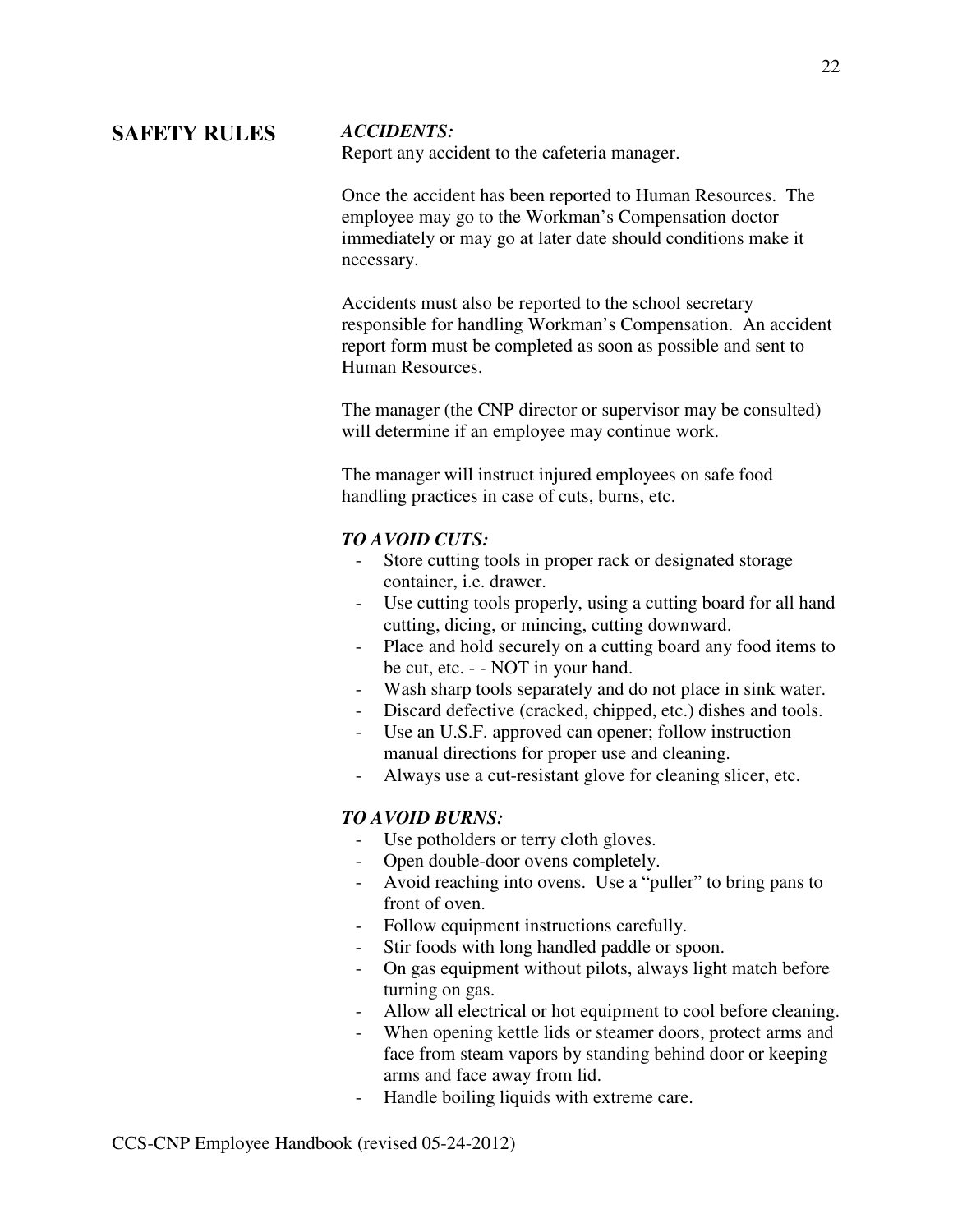### **SAFETY RULES**

(continued)

#### *TO AVOID BURNS (continued):*

- Never put foods heavy with water or ice crystals into deep fat fryer.
- Do not open steamer door to check food when steamer is operating.

#### *TO AVOID STRAINS AND SPRAINS:*

- Lift objects correctly with the back straight and knees bent. Get a firm grip on article and obtain a firm footing.
- Seek help in lifting or moving heavy objects.

### *TO AVOID SLIPS AND FALLS:*

- Keep floors clean and dry.
- Maintain straight traffic lanes in work area and keep them clear.
- Use an OSHA approved stepladder for climbing.
- Do not leave bread racks, equipment, brooms, mops, etc. in work area.

#### *TO AVOID ACCIDENTS OR INJURIES RESULTING FROM USE OF VARIOUS MACHINES:*

- Do not wear loose clothing or jewelry that can become caught in mixers, disposals, slicers, or food choppers.
- Use the proper equipment for the job.
- Stop and/or unplug machines before reaching into them and know how to disassemble machines for cleaning. If you do not know, **ask for help**.

### *USE OF POISONS, CLEANING SUPPLIES AND INSECTICIDES:*

- Never use insecticides when and where food is being prepared.
- Keep poisons and baits out of traffic area.
- Read cautions and instructions on all products.
- Avoid ammonia or chlorine inhalation.
- NEVER mix chemicals.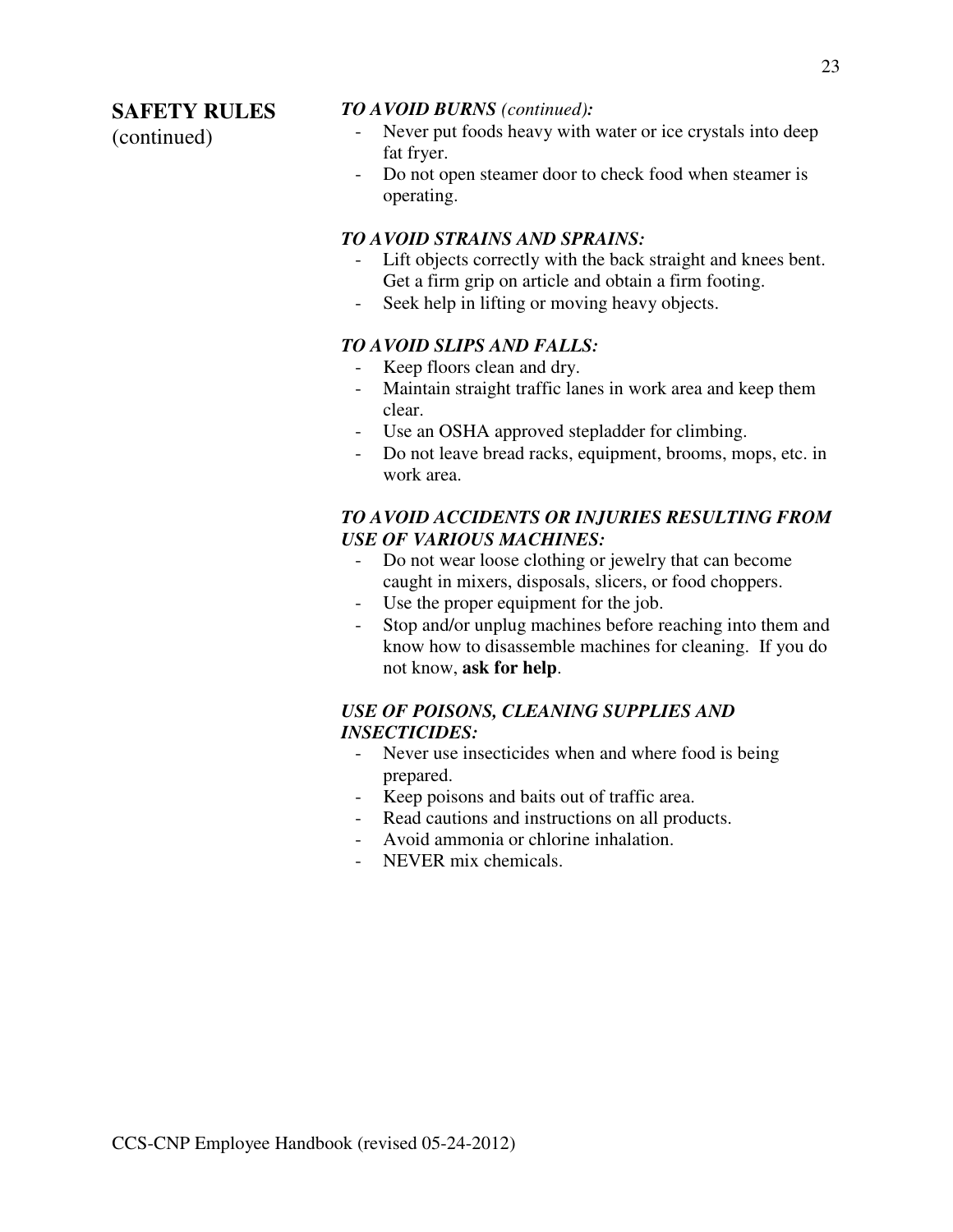#### **APPENDIX A**

### **Caldwell County Schools – Child Nutrition Program**  *Leave Request*

#### *One (1) or two (2) day request:*

**Leave requests for one (1) or two (2) days are to be submitted to your immediate Child Nutrition supervisor two (2) weeks in advance.** 

#### *More than two (2) consecutive days request:*

**Leave requests for more than two (2) consecutive days are to be submitted to the Child Nutrition Director at the Education Center three (3) weeks in advance.**

|                                | N <sub>O</sub>                                                                                                                                                                                         |
|--------------------------------|--------------------------------------------------------------------------------------------------------------------------------------------------------------------------------------------------------|
|                                |                                                                                                                                                                                                        |
|                                |                                                                                                                                                                                                        |
|                                |                                                                                                                                                                                                        |
|                                |                                                                                                                                                                                                        |
| <b>Leave Request Approved:</b> | *Manager's Signature:<br>*Manager's signature indicates that she has seen this request.<br><b>YES</b><br>NOTE: This leave request may be cancelled, should there be a need, due to staff being out for |

Word/Linda'sDocuments/Linda/CNPManuals/CNPEmployeeHandbook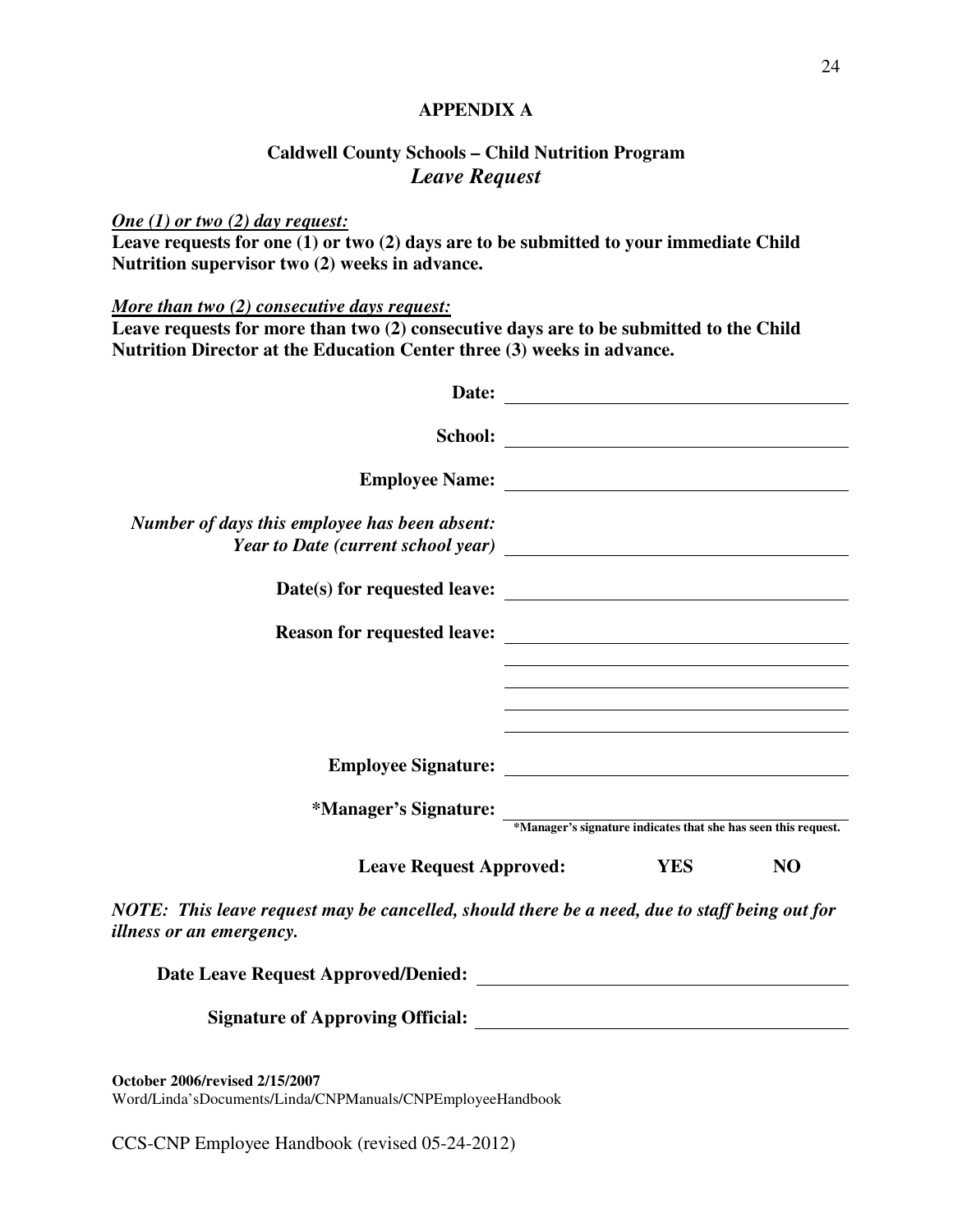#### **APPENDIX B**

# **N. C. PUBLIC SCHOOL SELECTED LEAVE BENEFITS**

| <b>BENEFIT</b>                                                                                | <b>ELIGIBLE</b>                                                                                                                   | <b>USE</b>                                                                                                                                                                                                                                                                | <b>BENEFIT</b>                                                                                                                                                                                                                                                                                                                                                                                                                                                                                | <b>LIMITATIONS</b>                                                                                                                                                                                                               |
|-----------------------------------------------------------------------------------------------|-----------------------------------------------------------------------------------------------------------------------------------|---------------------------------------------------------------------------------------------------------------------------------------------------------------------------------------------------------------------------------------------------------------------------|-----------------------------------------------------------------------------------------------------------------------------------------------------------------------------------------------------------------------------------------------------------------------------------------------------------------------------------------------------------------------------------------------------------------------------------------------------------------------------------------------|----------------------------------------------------------------------------------------------------------------------------------------------------------------------------------------------------------------------------------|
| (Paid or Unpaid                                                                               | <b>EMPLOYEES</b>                                                                                                                  |                                                                                                                                                                                                                                                                           |                                                                                                                                                                                                                                                                                                                                                                                                                                                                                               |                                                                                                                                                                                                                                  |
| Leave)<br><b>Annual Vacation</b><br><b>Leave</b><br>(Paid)                                    | Permanent<br>employees.                                                                                                           | Vacation (with<br>supervisor's<br>approval), personal<br>illness, family<br>illness, pregnancy,<br>care of new child.                                                                                                                                                     | The rate of earning is<br>based on the length of<br>total State service as<br>follows:<br>• Less than 2 years<br>(earn 1.00 day/month)<br>• 2 but less than 5 years<br>(earn 1.15 days/month)<br>• 5 but less than 10 years<br>(earn 1.40 days/month)<br>• 10 but less than 15 years<br>(earn 1.65 days/month)<br>• 15 but less than 20 years<br>(earn 1.90 days/month)<br>• 20 years or more<br>(earn 2.15 days/month)<br>Rate of earnings is based on<br>total State service (part-time pro | Instructional<br>personnel who<br>require a substitute<br>and bus drivers<br>may not use when<br>students are in<br>attendance, except<br>as allowed by law.                                                                     |
| <b>Annual Vacation</b><br><b>Leave for</b><br><b>Catastrophic</b><br><b>Illness</b><br>(Paid) | Permanent<br>employees who<br>require a<br>substitute.                                                                            | Catastrophic<br>illness of<br>employee.                                                                                                                                                                                                                                   | rated).<br>Access to<br>otherwise<br>unavailable annual<br>vacation leave<br>when students are<br>in session.                                                                                                                                                                                                                                                                                                                                                                                 | The employee<br>must have<br>exhausted all sick<br>leave (not<br>including extended<br>sick leave) before<br>using this leave.                                                                                                   |
| <b>Sick Leave</b><br>(Paid)                                                                   | Permanent<br>employees.                                                                                                           | Personal illness<br>and medical<br>appointments,<br>family illness and<br>medical<br>appointments,<br>medically certified<br>disability due to<br>pregnancy, death<br>in immediate<br>family.                                                                             | Employees earn<br>one day per month<br>of employment.<br>Leave may be<br>accumulated<br>indefinitely. It<br>counts as<br>creditable service<br>toward retirement.                                                                                                                                                                                                                                                                                                                             | The employee may<br>not use sick leave<br>while on leave<br>without pay,<br>holidays, or<br>scheduled annual<br>leave days.<br>An absence<br>covered by<br>Workers'<br>Compensation is<br>not considered<br>leave without pay.   |
| <b>Voluntary Shared</b><br><b>Leave</b><br>(Paid)                                             | Permanent<br>employees who<br>have exhausted all<br>accumulated paid<br>leave (sick leave<br>and annual leave,<br>if applicable). | Extend leave for<br>employee who has<br>exhausted his or<br>her own leave due<br>to prolonged or<br>frequent absences<br>from work<br>resulting from a<br>personal serious<br>medical condition<br>or a serious<br>medical condition<br>of an immediate<br>family member. | Up to 130<br>workdays of<br>donated leave,<br>either continuously<br>or for the same<br>condition on a<br>recurring basis.                                                                                                                                                                                                                                                                                                                                                                    | Immediate family<br>members may<br>donate sick leave<br>or annual leave.<br>Co-workers can<br>donate only annual<br>leave. Limits do<br>apply on the<br>number of days a<br>co-worker or<br>immediate family<br>member can give. |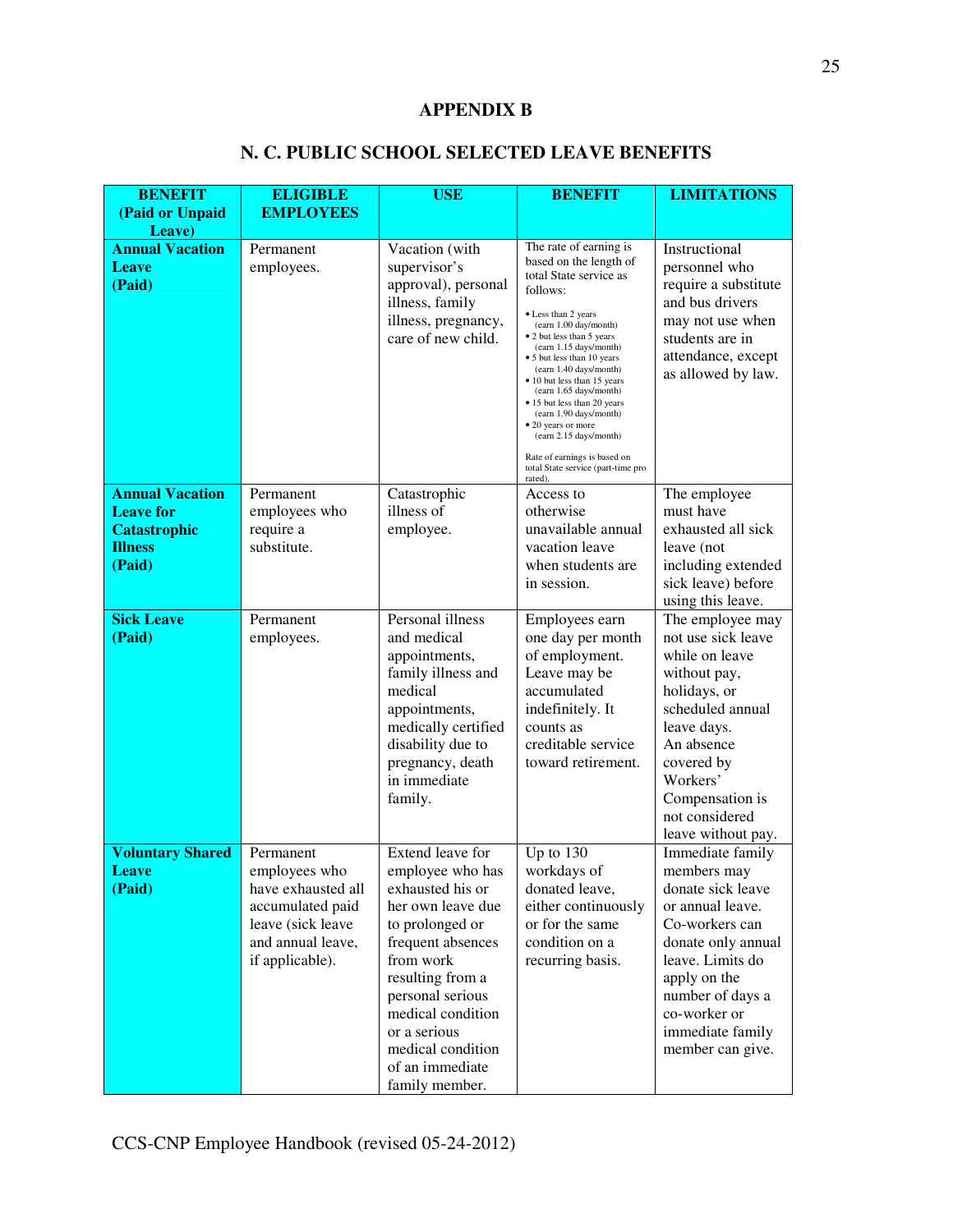#### **APPENDIX B**

# **N. C. PUBLIC SCHOOL SELECTED LEAVE BENEFITS** (continued)

| <b>BENEFIT</b>                              | <b>ELIGIBLE</b>   | <b>USE</b>                               | <b>BENEFIT</b>                       | <b>LIMITATIONS</b>                     |
|---------------------------------------------|-------------------|------------------------------------------|--------------------------------------|----------------------------------------|
| (Paid or Unpaid                             | <b>EMPLOYEES</b>  |                                          |                                      |                                        |
| Leave)                                      |                   |                                          |                                      |                                        |
| <b>Parental Leave</b><br><b>Without Pay</b> | Permanent         | Care of new born<br>child, or care of a  | Up to one year                       | (see CCS Benefits<br>Coordinator)      |
| (Unpaid)                                    | employees         | recently adopted                         | leave without pay                    |                                        |
|                                             |                   | child                                    |                                      |                                        |
| <b>Disability Income</b>                    | 1 year of         | Employee unable                          | 50% of 1/12 of                       | 60 day waiting                         |
| <b>Plan Short-term</b>                      | contributing      | to perform usual                         | annual                               | period                                 |
| <b>Disability</b>                           | membership in the | occupation                               | compensation and<br>50% of 1/12 of   |                                        |
| (Paid after 60<br>days waiting              | Retirement System |                                          | annual longevity,                    |                                        |
| period)                                     |                   |                                          | if any, to a                         |                                        |
|                                             |                   |                                          | maximum of                           |                                        |
|                                             |                   |                                          | \$3,000 per month -                  |                                        |
|                                             |                   |                                          | with possible                        |                                        |
| <b>Disability Income</b>                    | 5 years of        | Employee                                 | extension<br>65% of 1/12 of          | The employee                           |
| <b>Plan Long-term</b>                       | contributing      | permanently                              | annual                               | must be on Short-                      |
| <b>Disability</b>                           | membership in the | disabled at the                          | compensation for                     | term Disability for                    |
| (Paid)                                      | Retirement System | conclusion of                            | 36 months, then                      | one year before                        |
|                                             |                   | short-term                               | reduced by the                       | Long-term.                             |
|                                             |                   | disability                               | amount of Social                     | The employee                           |
|                                             |                   |                                          | Security Disability<br>Benefit until | must resign as a<br>permanent          |
|                                             |                   |                                          | unreduced                            | employee, if                           |
|                                             |                   |                                          | retirement age                       | approved by the                        |
|                                             |                   |                                          |                                      | Teachers' and                          |
|                                             |                   |                                          |                                      | State Employees'                       |
|                                             |                   |                                          |                                      | Retirement                             |
| <b>Episode of</b>                           | Permanent full-   | Employee injured                         | 100% of salary for                   | System.<br>The employee                |
| <b>Violence</b>                             | time employees    | in the course of                         | up to one year                       | must not have                          |
| (Paid)                                      |                   | employment by an                         | (received in lieu of                 | provoked violence.                     |
|                                             |                   | episode of violence                      | workers'                             |                                        |
|                                             |                   |                                          | compensation)                        |                                        |
| <b>Contagious</b><br><b>Disease</b>         | Any employee      | An employee, who<br>under direction of   | Reassignment or<br>leave with pay    | A deduction for<br>substitute pay will |
| (Paid)                                      |                   | a county health                          | while the                            | be made when a                         |
|                                             |                   | department, is                           | employee is                          | substitute is                          |
|                                             |                   | required to be                           | required to be out                   | required.                              |
|                                             |                   | removed from a                           | of work                              |                                        |
|                                             |                   | situation that is                        |                                      |                                        |
|                                             |                   | dangerous to his or<br>her health due to |                                      |                                        |
|                                             |                   | the contagious                           |                                      |                                        |
|                                             |                   | disease of another                       |                                      |                                        |
|                                             |                   | person                                   |                                      |                                        |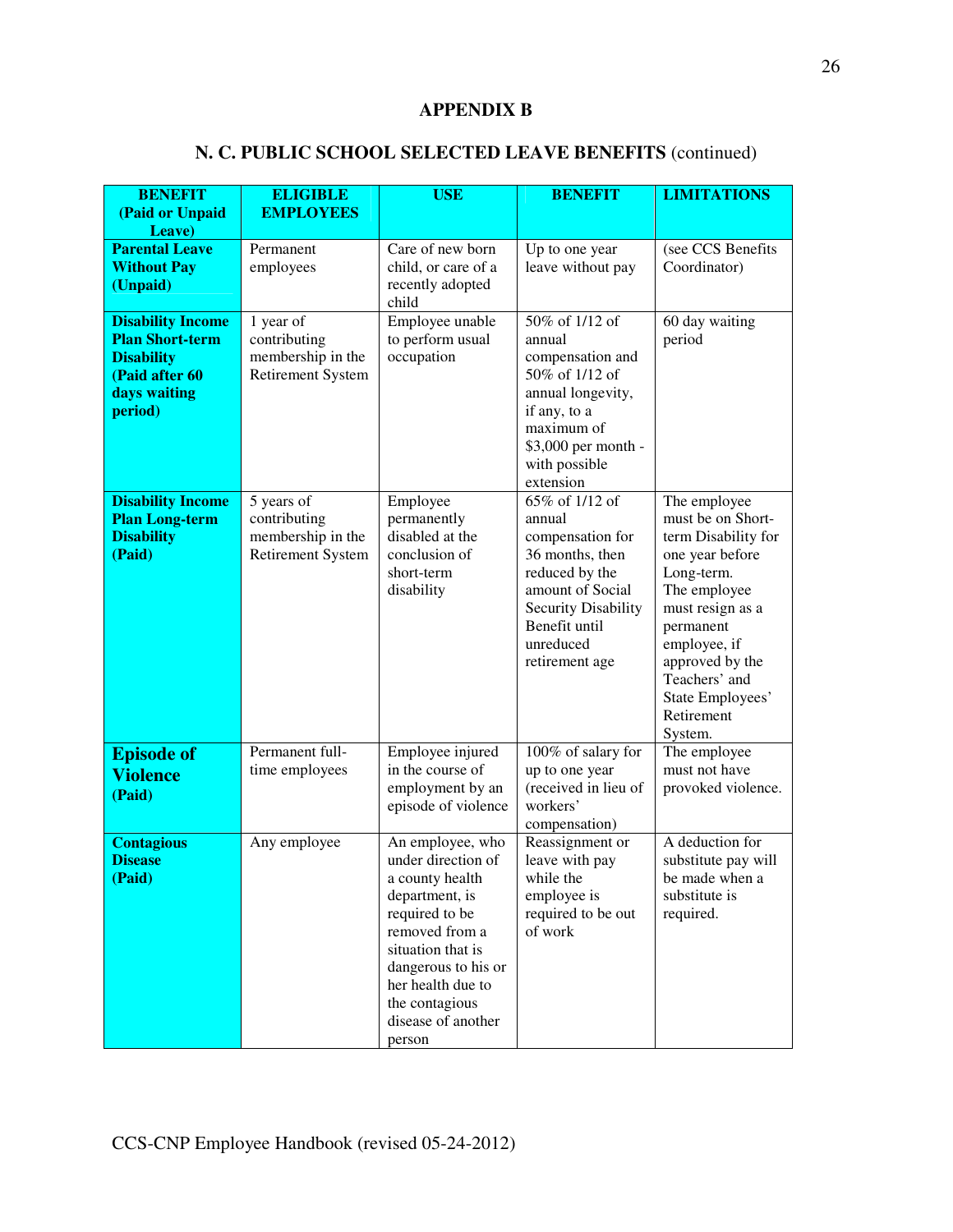## **APPENDIX C**

# **Longevity Pay – Local & State**

Caldwell County Schools' permanent full-time and part-time employees are eligible for Local longevity after one full year of service and State Longevity after 10 full years of service. Employees receive longevity pay in the pay period following their anniversary date. The following charts show the current percentages for local and state longevity pay based on an employee's years of service:

#### **Percentage of Annual Salary**

| <b>Years of Service</b> | <b>Local Longevity</b> | <b>State Longevity</b> |
|-------------------------|------------------------|------------------------|
| 1-4 years               | 1.25 $%$               | $\bf{0}$               |
| 5-9 years               | 1.50 $%$               | $\mathbf 0$            |
| $10-14$ years           | $2.00\%$               | 1.50 $%$               |
| $15-19$ years           | 3.00 $%$               | $2.25\%$               |
| $20-24$ years           | 5.00 $%$               | 3.25 $%$               |
| 25 or more years        | 5.00 $%$               | 4.50 $%$               |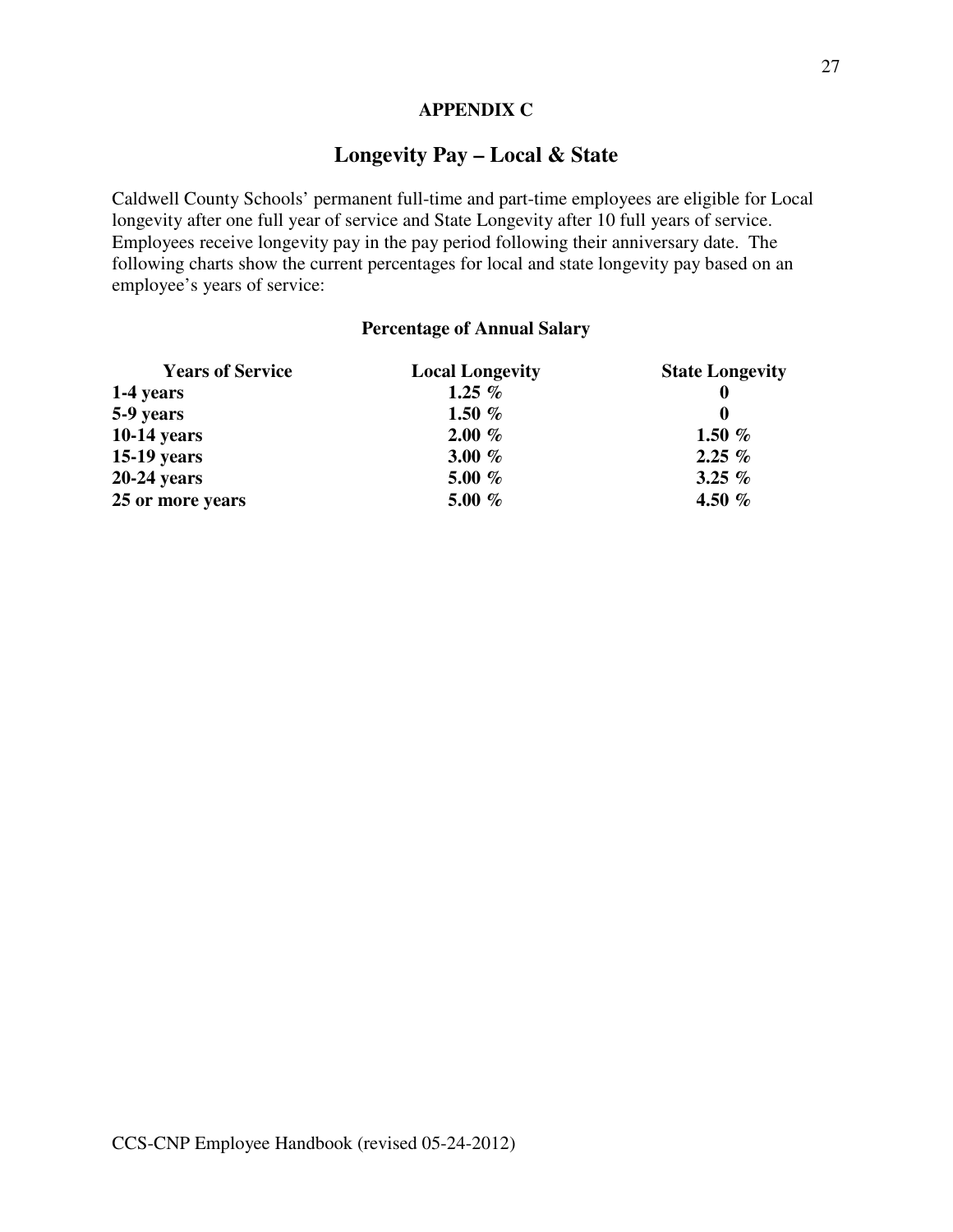### **APPENDIX D**

### **Equipment Cleaning Instructions**

### **Convection Oven**

*Suggested Tools:* 

- Detergent/water
- Scouring powder/water paste, steel wool
- Oven spray \*Follow MSDS recommendations for safety (For overnight cleaning action ready for next day).

Turn off and let cool completely. Remove baking racks and side racks. Clean with suggested tools. If using oven spray, put racks in a garbage bag and spray with oven cleaner. Close bag until ready next day for cleaning. \*Remember to always follow safety directions. Rinse thoroughly and reassemble side and baking racks. Exterior stainless steel is to be cleaned with detergent/water (DO NOT USE DAWN). Rinse with clean water. It is recommended that the oven run at 400°F for 20 minutes before using to burn off any cleaning solutions. \*Do not use scouring powder on glass windows.

# **Convection Steamer**

*Suggested Tools:* 

- Cloth, soft bristled brush
- Detergent and water

\*Do not use abrasive cleaners or steel wool.

Turn off steamer. Allow 3 minutes for complete blow down cycle. Open steamer door and allow to cool.

**\*\*WARNING\*\*** Steamer interior must be allowed to cool. Do not risk getting burned!!

Remove side racks. Wash and rinse or put through the dish machine. Do not remove drain

Wipe exterior with damp cloth. Leave steamer doors open to prevent odor buildup and increase gasket life.

\*\*Never hose down steamer.

### **Dishmachine**

\*Do not use steel wool.

- \*Do not allow foreign objects, especially metallic contaminant**s** to enter unit.
- \*Do not allow metal scratch pads to enter unit.

CCS-CNP Employee Handbook (revised 05-24-2012) Turn off motor and power switches, open doors while water is draining from machine. Check with manager on method of releasing water as machines vary on this operation. Check upper and lower rinse nozzles for clogs and objects that may be trapped inside by removing the end cap. Open any clogged holes with a straightened paper clip or other small instrument. Remove all baskets, strainer pans, and curtains. Clean thoroughly with spray or hose. Spray inside of machine with a hose and clean with a brush and degreaser agent. Rinse, making sure that all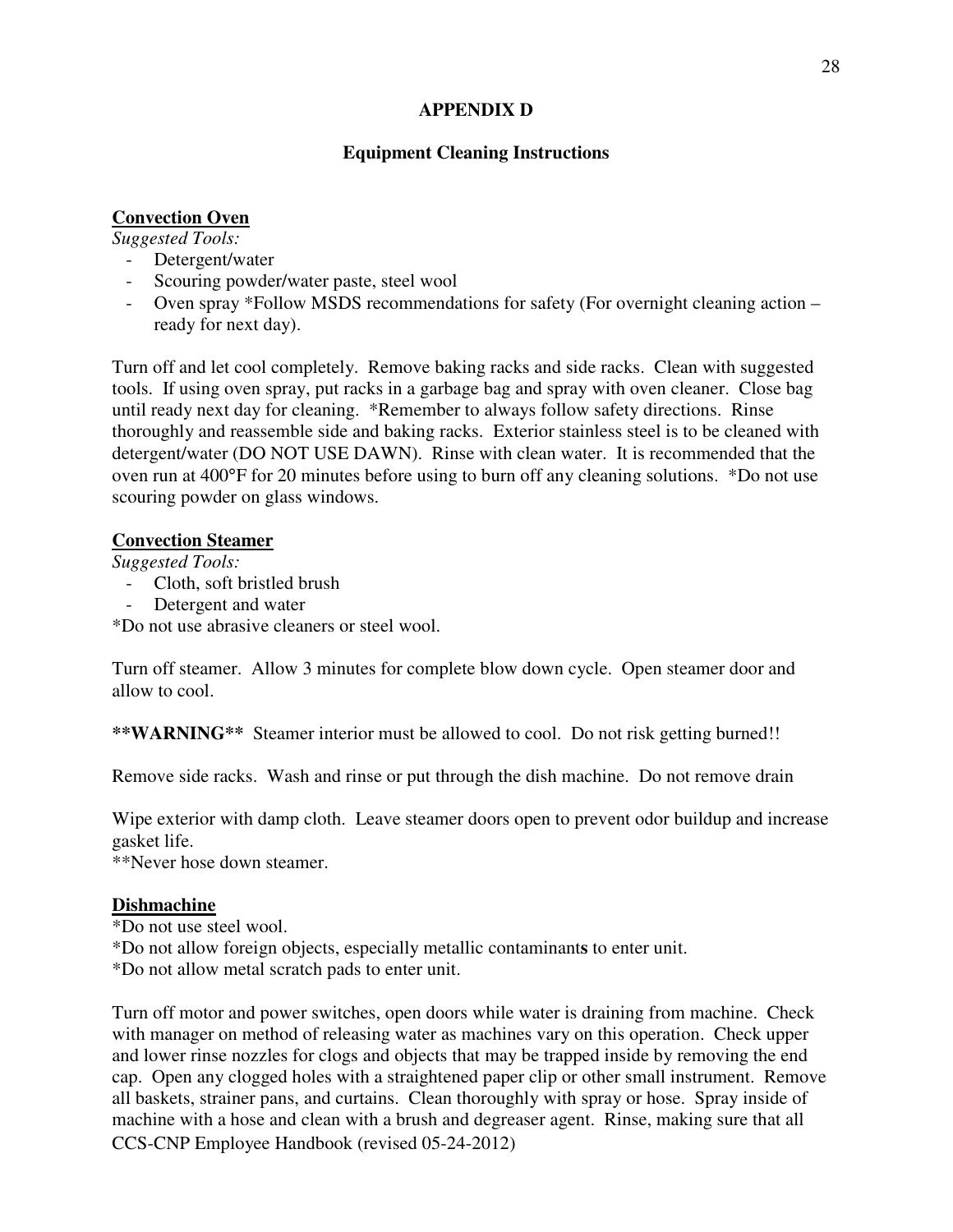food is gone and not accumulating in the bottom of the tank. Clean area around drain openings, leaving no food or deposits around rubber gaskets. This will cause water leakage, if not cleaned. Replace all baskets, strain pans, curtains, and rinse nozzles. Clean inside of doors daily to prevent food buildup. Leave doors open so machine can air dry. Clean and sanitize counter-top areas.

#### **Fresh Fruit Sectionizer**

Blades are extremely sharp. Do not attempt to remove by lifting out from the top position.

- To remove blade cup: Lifting from the bottom only, remove blade cup using fingers to push cup upward.
- To remove plunger: Turn double set of knobs located on top of machine counter clockwise.

Both blade cup and plunger are dish machine safe. Main shell of the sectionizer is to be wiped clean after each use.

# **Grill**

\*Do not use water. \*Do not use non-stick spray.

Turn off the grill and cool completely. Brush thoroughly with a steel brush to remove all food from grates. When clean, wipe vegetable oil on the grates to help with rust prevention. Remove the catch plate from the bottom of the grill. Wash with detergent/water to remove any food droppings. When dry, use the catch plate as a cover for the grill until the next use.

\*Helpful hint – cover catch plate with aluminum foil when using grill to minimize clean up.

#### **Holding Cabinet**

\*\*Daily cleaning is recommended.

Turn off cabinet and allow to cool. Unscrew drain cap and let water drain out.

**\*\*DANGER\*\*** Hot water is in evaporator tank (bottom of cabinet). Clean inside with detergent/water. Be sure to clean evaporator tank. Rinse and replace drain cap. Clean doors; inside and out. Clean over-flow water trench.

#### **Ice Maker**

Mold and mildew are constantly growing in your Ice Maker. Regularly clean with a cloth moistened with 50-100 ppm bleach sanitizing solution. Wipe inside of door and any other parts that are available for cleaning. Filters are to be cleaned on a regular basis. Ice Maker is to be turned off and drained periodically and cleaned thoroughly. Wipe outside of cabinet using detergent/water.

\*Do not allow any objects inside Ice Maker. This will cause the ice to become contaminated. \*Use a clean, standardized ice scoop only.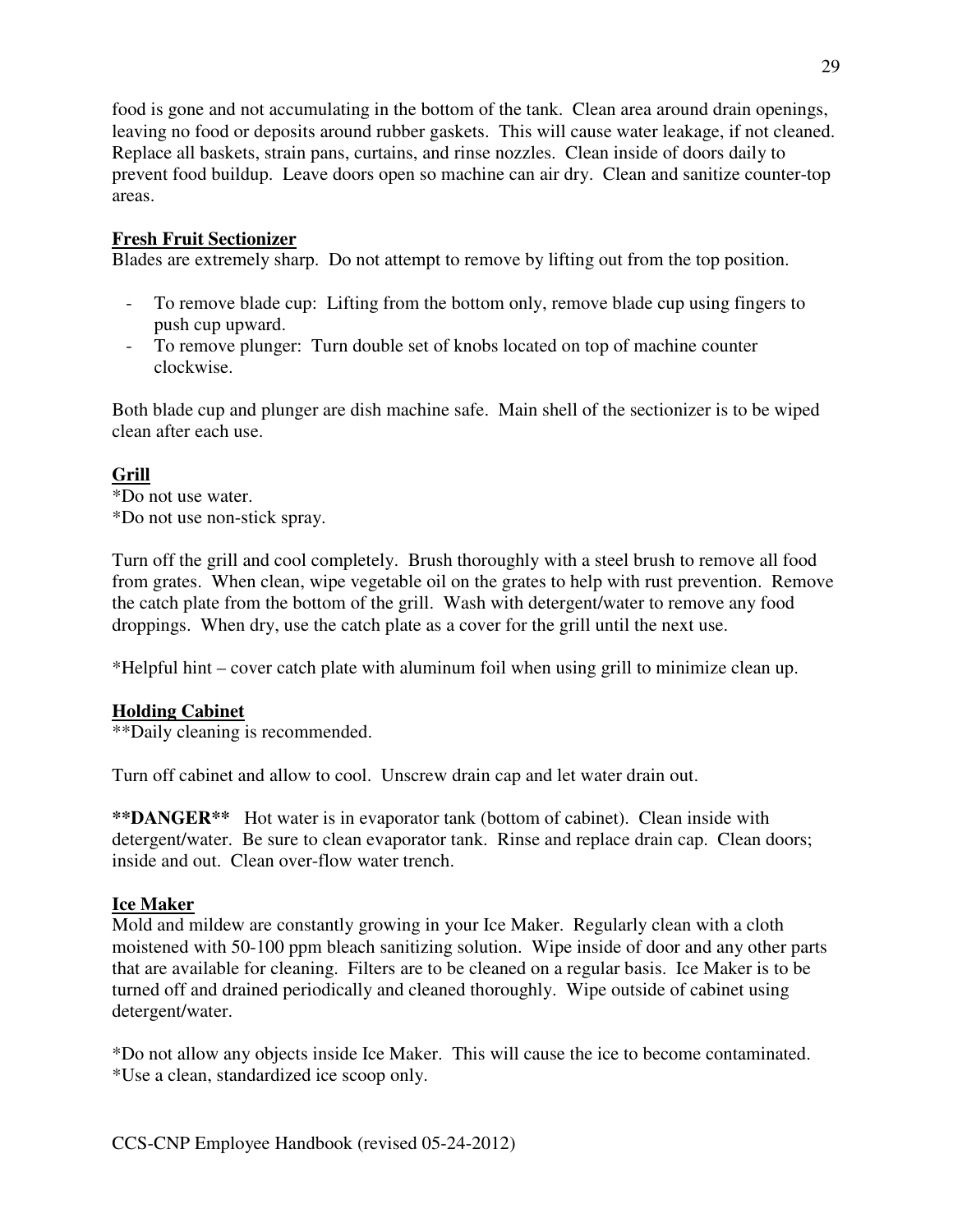# **Mixer**

Turn off mixer. Remove all parts to be washed. Use detergent/water, sanitizer, and rinse. You may put all parts through the dish machine instead of washing by hand. Clean the base of the mixer with detergent and water using a cloth or brush. Be sure all traces of food are gone. Rinse with clean water. Reassemble bowl and any other parts so your mixer will be ready for the next use. Sanitize bowl before using each day.

# **Slicer**

*Suggested Tools:* 

- Detergent/water
- Wire mesh cut-resistant glove
- Cloth, plastic scratch pad

\*Never clean any part of the slicer with steel wool pads.

\*Always wear cut-resistant glove when cleaning slicer.

Turn off and unplug slicer. Close gauge plate so that the blade is flush with the slicing base. Remove all parts to be washed. Wash all parts with detergent, water and sanitizing water.

\*\*Do not put any parts in dish machine. Clean all areas of the slicer base with detergent/water thoroughly. No traces of food are to be left. Raise the cleaning leg to clean underneath the slicer base. For safety reasons, make sure the leg is completely in position before cleaning this area. Sanitize slicer base and reassemble when parts are dry.

# **Steam Jacketed Kettle**

*Suggested Tools:* 

- Detergent, water and sanitizer.
- Brush, cloth, plastic or rubber scraper or scratch pad.
- \*Do not use any metal material that might scratch the surface.

 \*Do not use steel wool. This may leave particles imbedded in the surface and cause eventual corrosion and pitting.

Turn kettle off. Clean inside and out with a clean cloth, detergent and water or other recommended tool. Rinse with warm warm/hot water. Spray or wipe with sanitizer of 50-100 ppm bleach water. Clean outside of kettle and base in the same manner. Sanitize before using each day.

# **VCM/HCM Cutter-Mixer**

*Suggested Tools:* 

- Detergent and water
- Sanitizer
- Cloth, plastic scratch pad or brush

Turn off machine. Remove attachments, seal, retainer ring and mixing baffle. Wash in sink or dish machine. Wash mixer bowl and cover. Tilt and pour out water. Rinse with hot water thoroughly. Spray or wipe with sanitizer of 50-100 ppm bleach water. Reassemble seal, retainer ring and mixing baffle. Store attachments outside of bowl. Wash entire stand in the same manner and rinse.